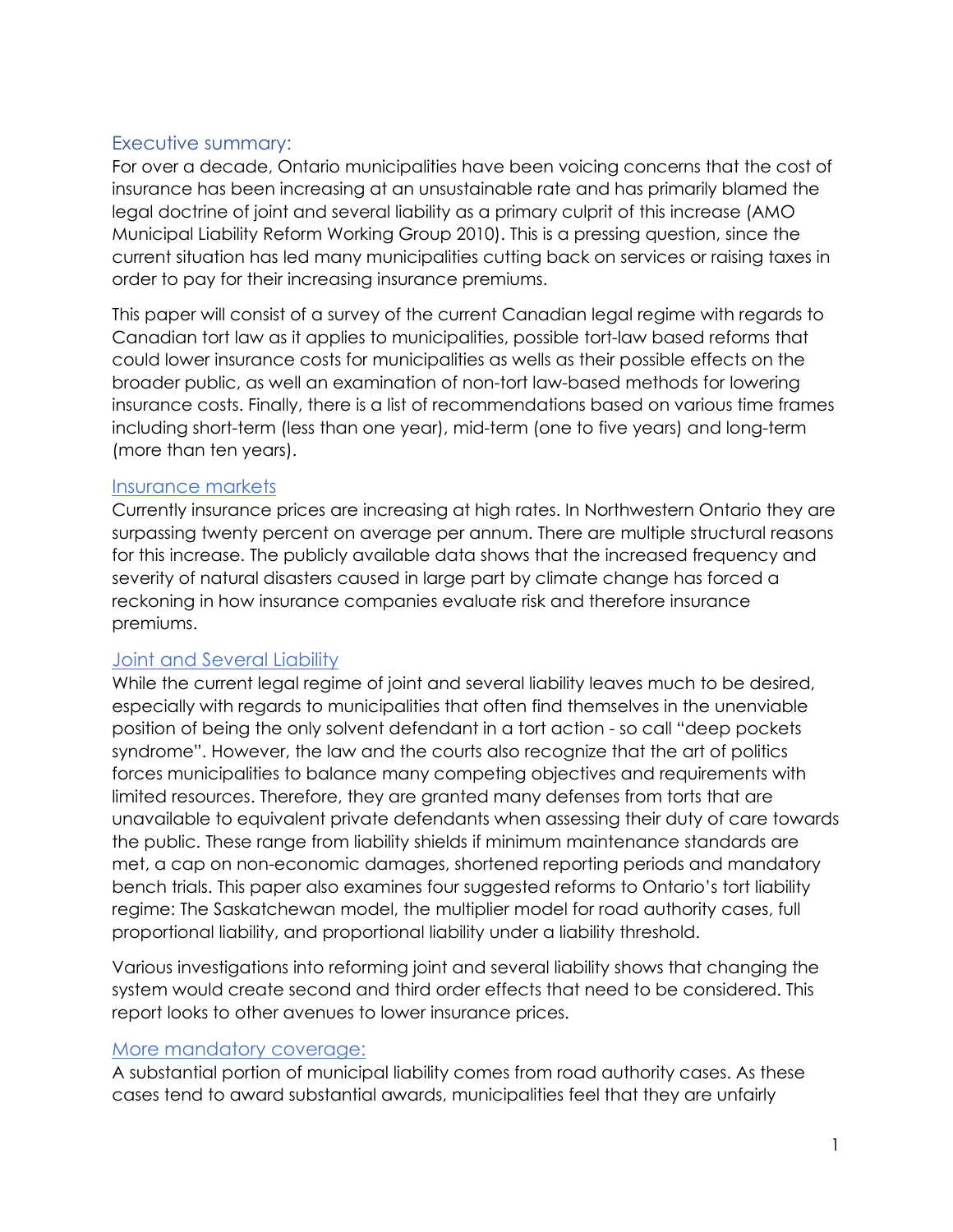targeted by litigation due to the perception of having deep pockets. An increase in mandatory coverage in the minimum insurance standards would help close this gap and transfer the liability to the proximate cause of road authority cases - the drivers rather than the municipality in which it happened.

## Risk Pools and Mutual Insurance

Risk pools entail similarly situated municipalities bulk-buying insurance to gain efficiencies of scale in insurance. This benefits smaller municipalities by giving them access to economies of scale but offers few incentives for larger municipalities to join such a scheme voluntarily.

A strategy that has been used in multiple jurisdictions such as local councils (municipality equivalents) in the UK and Australia to effectively lower insurance costs has been to form risk pools and mutual insurance schemes. Mutual insurance schemes work best in situations where similarly situated entities can use their acquired knowledge and experience to mitigate risks where possible as well as work together to share their risks where they can't be avoided. The members of the mutual contribute a set amount of money to the scheme and pay claims against the entities in the pool from this sum. At the end of the year, any remaining money can be rolled over to help cover the next year's premiums or be used the increase the size of the pool.

# The Belgian Model

Lastly, this report also finds that while more complicated, expanding mutual insurance into a fully fledged Belgian model could be a suitable long-term goal. The Belgian model envisions a scheme similar to the Belgian municipal insurance scheme Ethias which combines a mutual insurance scheme for municipalities and other insurance lines as well as an investment arm that acts in a manner similar to the Caise de Depot du Québec that uses their capital to drive economic development as well as mitigating risks.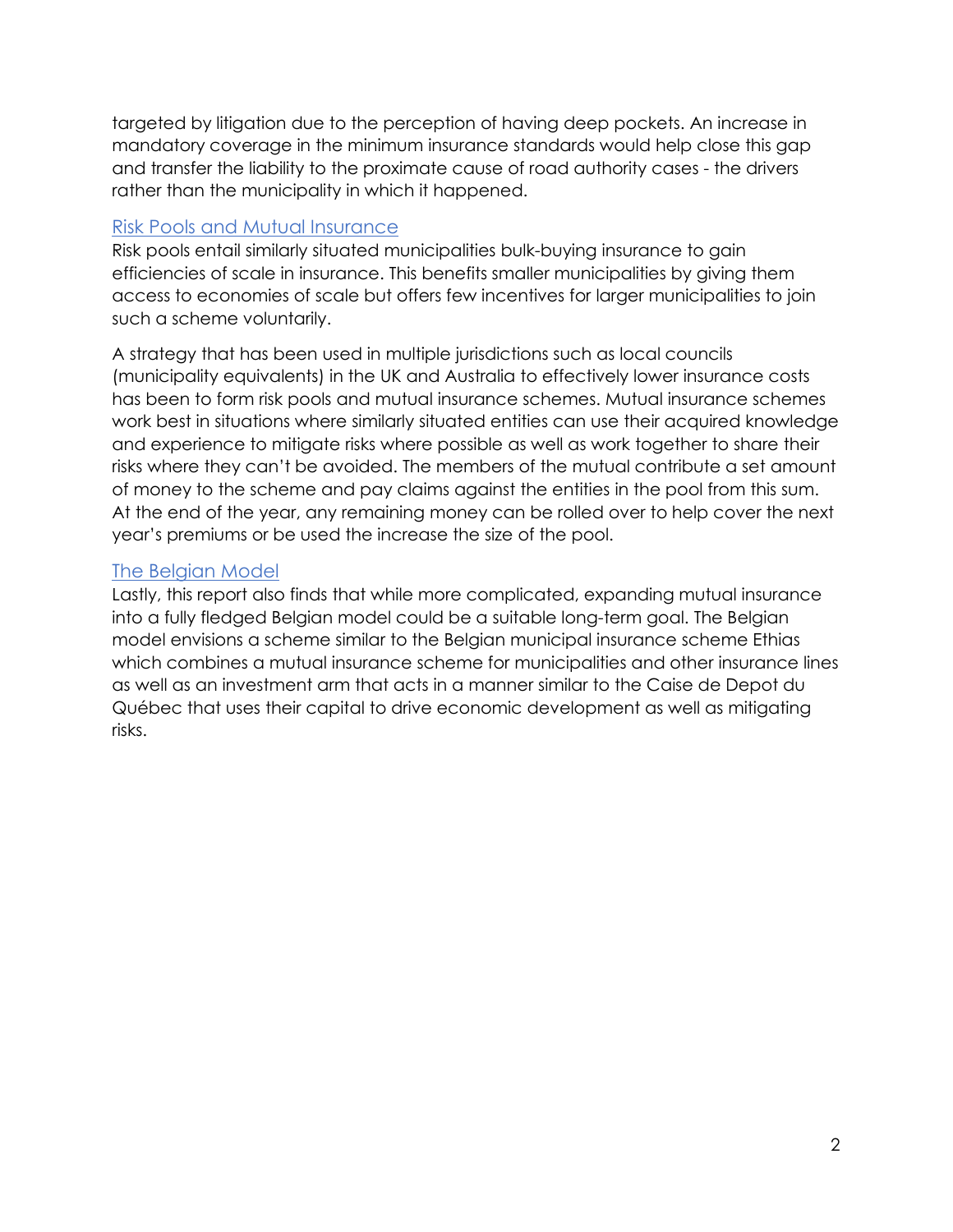#### **Introduction**

For over a decade, Ontario municipalities have been voicing concerns that the cost of insurance has been increasing at an unsustainable rate and has primarily blamed the legal doctrine of joint and several liability as a primary culprit of this increase (AMO Municipal Liability Reform Working Group 2010). This paper will consist of a survey of the current Canadian legal regime with regards to Canadian tort law as it applies to municipalities, possible tort-law based reforms that could lower insurance costs for municipalities as wells as their possible effects on the broader public, as well an examination of non-tort law-based methods for lowering insurance costs. Finally, there's a list of recommendations based on various time frames such as quick win (less than one year), mid-term (one to five years) and long-term (more than ten years).

## Lay of the Land

The question of insurance pricing is a complex question, for there are a multitude of factors that can influence the premiums paid by the buyer of the insurance policy. A successful insurance company must be able to accurately predict risk from historical data. Due to the complexities of the world, property and casualty insurance rates<sup>[1](#page-2-0)</sup> are often based on fact specific factors and therefore make cross-jurisdiction comparisons much harder.

Due to the fact-specific nature of insurance policies, there's no widely accepted benchmark for insurance rates that are analogous to an index such as the Dow Jones or the TSX composite for stocks or a commodity benchmark such as West Texas Intermediate (WTI) or Western Canadian Select (WCS) for crude oil, let alone an index for municipal insurance. However, what is often reported in trade publications is the total insured loss per year. Since catastrophic loss events play a strong role in determining risks and therefore premiums, an examination of these events is needed. In their 2021 report, the Insurance Bureau of Canada reported catastrophic loss per year – which represents the total of all instances of twenty-five million or more in losses per event. [Figure 1](#page-3-0) is a graphical representation of these events. This increase in both frequency and severity of catastrophic loss events leads to higher premiums and thus what insurance calls a "hard market". The increase in both frequency and cost of catastrophic loss events such as the Fort McMurray wildfire, is a major driver in changing the actuarial assumptions of risk and therefore forcing insurance companies to recalculate their rates in the face of a more uncertain future (Grimaldi, et al. 2020). Additionally, events happening in a different country can influence local insurance rates, for natural disasters such as Hurricane Ida put pressure on re-insurance markets, thereby making regular insurance riskier, therefore also increasing premiums (Meckbach 2021).

<span id="page-2-0"></span><sup>1</sup> While rates and premiums may be used interchangeably in common parlance, they are related but distinct elements, since rates measure the risk involved, and premiums are calculated by multiplying the rate by the desired coverage amount.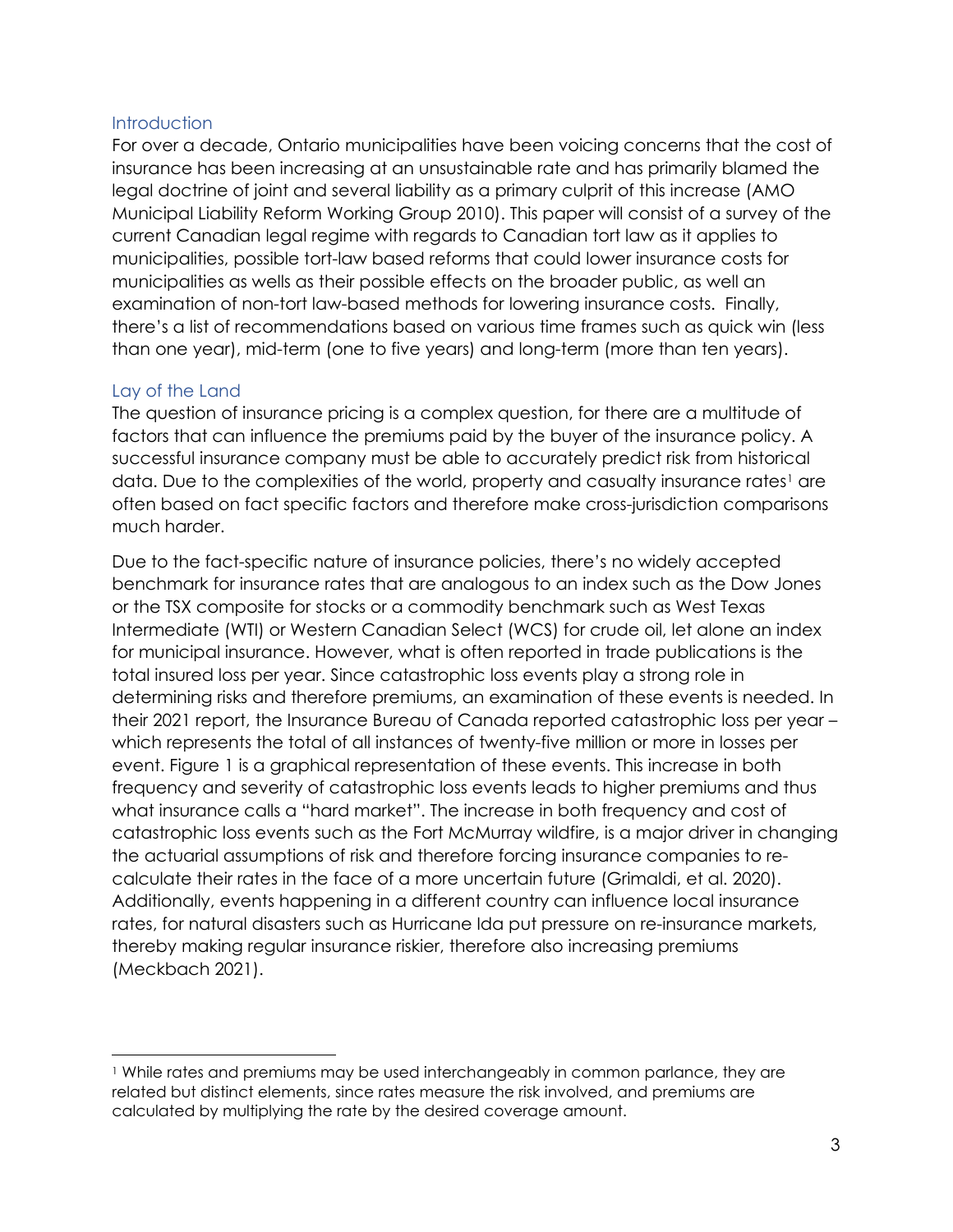Furthermore, insurance companies will invest the money received in premiums in between loss events, however, when these loss events are close together or when the returns on bonds are low, the returns are insufficient to help reduce the costs of premiums by an appreciable amount (Meckbach 2021).



<span id="page-3-0"></span>*Figure 1* Source: *(Insurance Bureau of Canada 2021)*. Note, claims for 2019 and 2020 are still preliminary and subject to change.

### Unsustainability of costs

The data provided in Table 1 shows a large increase in the cost of premiums paid by Northwestern Ontario communities in 2021 compared to 2020, with an average increase of 21.5 percent (NOMA Numbers). Concurrently, the municipality of Black River-Matheson in Northeastern Ontario reported a rise in insurance premiums of one hundred and seven percent (Dunne 2021). A 2011 survey of Ontario municipalities by the Association of Municipalities of Ontario found that smaller communities paid a much larger insurance premium on a per-capita basis than larger communities. Communities with a population under ten thousand residents paid \$37.56 per resident whereas communities with a population above seventy-five thousand residents paid \$7.71 per resident (Association of Municipalities of Ontario 2011).

# A question of Liability

The law of negligence falls under the basket of tort law in Canadian jurisprudence. Torts are civil harms that one party inflicts on another, and the intent of tort law, as the Supreme Court of Canada made clear in it's Cunningham v. Wheeler (1994) decision, is to ensure that the plaintiff is returned - as much as possible - to their previous position. Usually this is done via monetary compensation, however, as the justices wrote in this decision that compensation should be fair to all parties all the while focusing on the plaintiff's actual losses and no more in order to bring the plaintiff as close as possible to their pre-accident condition.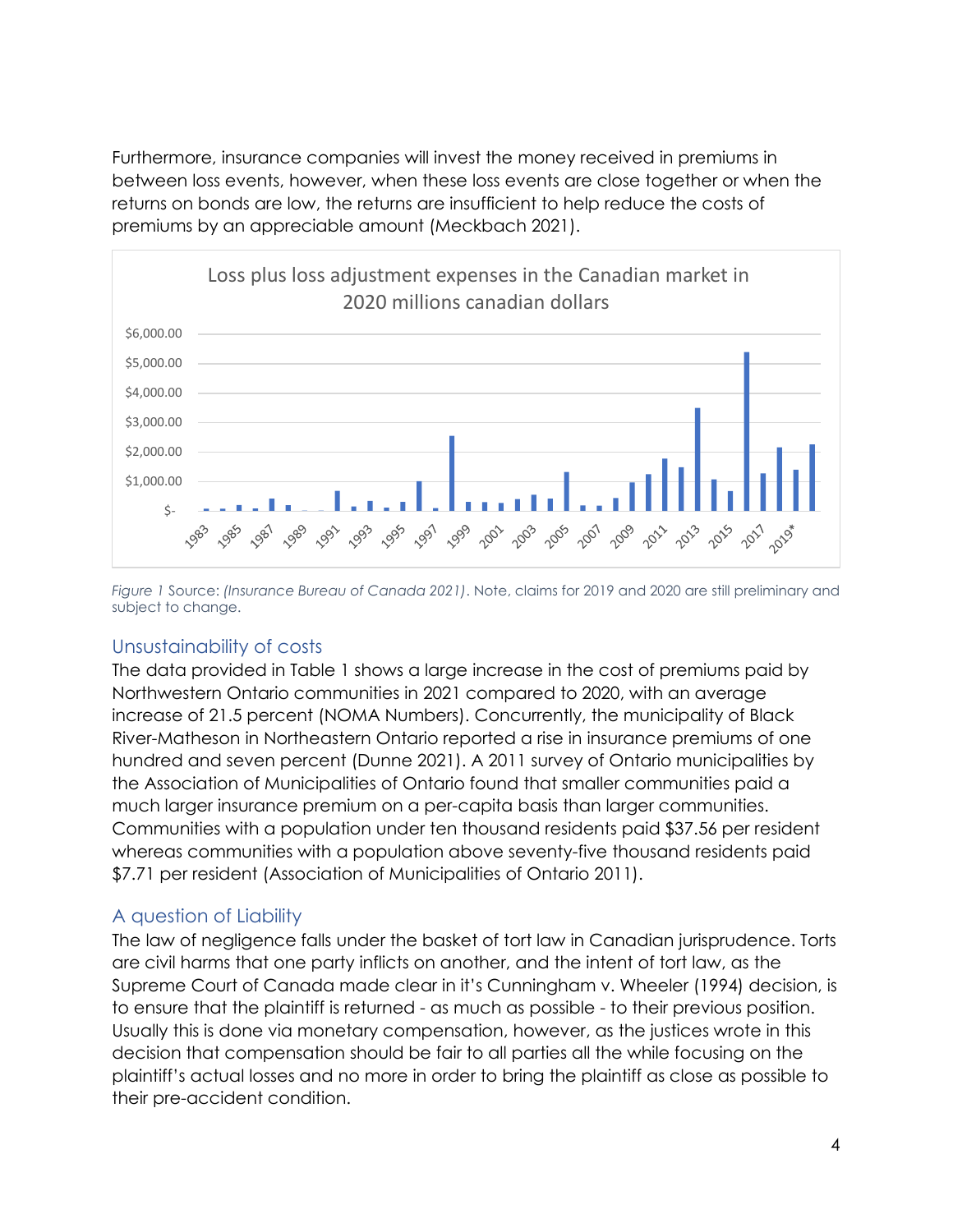*Table 1: Annual increase in insurance premiums for Northwestern Ontario municipalities. Data from NOMA (2021)*

| <b>Municipality</b>              | <b>2020 Cost</b> | <b>2021 Cost</b> | % Change | <b>Note/Potential Cause</b>            |
|----------------------------------|------------------|------------------|----------|----------------------------------------|
| Alberton                         | \$32,068.32      | \$36,569.60      | 14%      | Deductibles increased                  |
| Atikokan                         | \$234,931.00     | \$275,781.00     | 17%      |                                        |
| Chapple                          | \$36,431.00      | \$47,406.00      | 26%      | Deductibles doubled                    |
| Conmee                           | \$51,822.11      | \$45,681.18      | $-11.9%$ | Lack of claims & renewal date          |
| Dawson                           | \$22,618.96      | \$26,300.64      | 16.3%    | Deductibles increased                  |
| Dorion                           | \$33,119.84      | \$36,310.60      | 9.6%     |                                        |
| Dryden                           | \$390,972.00     | \$448,777.00     | 14.8%    |                                        |
| Dubreuilville                    | \$50,016.00      | \$55,606.00      | 11.2%    |                                        |
| Ear Falls                        | \$91,044.00      | \$104,730.00     | 15.0%    | Asset additions                        |
| <b>Fort Frances</b>              | \$220,357.68     | \$261,020.36     | 18.5%    | Airport not included                   |
| Gillies                          | \$26,357.88      | \$30,280.68      | 14.9%    |                                        |
| Greenstone                       | \$501,569.68     | \$848,366.80     | 69.1%    | Deductible increased, \$5M claims/3YR  |
| Hearst                           | \$212,556.00     | \$255,929.00     | 20.4%    | Asset additions                        |
| Hornepayne                       | \$63,070.00      | \$102,174.00     | 62%      | Airport & Environmental not included   |
| Ignace                           |                  |                  | 23%      |                                        |
| Kenora                           | \$386,946.44     | \$445,365.00     | 24.2%    |                                        |
| La Vallee                        | \$41,746.56      | \$47,017.41      | 12.6%    | Deductibles increased                  |
| Lake of the Woods                | \$22,341.36      | \$26,478.56      | 18.5%    |                                        |
| Machin                           |                  |                  | 16%      |                                        |
| Manitouwadge                     | \$99,100.00      | \$128,046.00     | 30%      | Deductibles increased                  |
| Marathon                         |                  | \$252,530.00     | 39%      | Aviation/cyber excluded, \$1.5M claim  |
| Neebing                          | \$68,833.68      | \$78,954.32      | 14.7%    | Decreased coverage                     |
| Nipigon                          | \$84,709.00      | \$90,714.24      | 7.1%     |                                        |
| O'Connor                         | \$34,681.00      | \$38,344.00      | 10.6%    | Helipad excluded                       |
| Oliver Paipoonge                 | \$142,534.72     | \$202,553.08     | 42.1%    | Partially due to claims                |
| Pickle Lake                      | \$80,601.56      | \$86,486.19      | 7.3%     |                                        |
| Rainy River                      | \$96,209.56      | \$109,486.92     | 13.8%    | One claim                              |
| Red Lake                         | \$361,399.80     | \$507,855.80     | 42%      |                                        |
| Red Rock                         | \$93,788.88      | \$133,214.72     | 42.0%    |                                        |
| Scheiber                         | \$85,110.68      | \$101,217.84     | 18.9%    | No major claims, slip and fall in 2017 |
| Sioux Lookout                    | \$272,301.36     | \$307,028.20     | 12.8%    |                                        |
| <b>Sioux Narrow-Nestor Falls</b> | \$62,620.00      | \$70,638.32*     | 12.8%    | No realized loss, cyber excluded       |
| Shuniah                          | \$115,702.74     | \$122,339.72     | 5.7%     |                                        |
| <b>Terrace Bay</b>               | \$72,576.00      | \$97,061.00      | 34%      | Negotiated - initially 53% increase    |
| Thunder Bay                      | \$2,157,294.60   | \$2,908,023.87   | 36%      | Cyber excluded                         |
| White River                      | \$81,976.00      | \$93,151.00      | 13.6%    |                                        |
|                                  |                  |                  |          |                                        |
|                                  |                  | Average          | 21.5%    |                                        |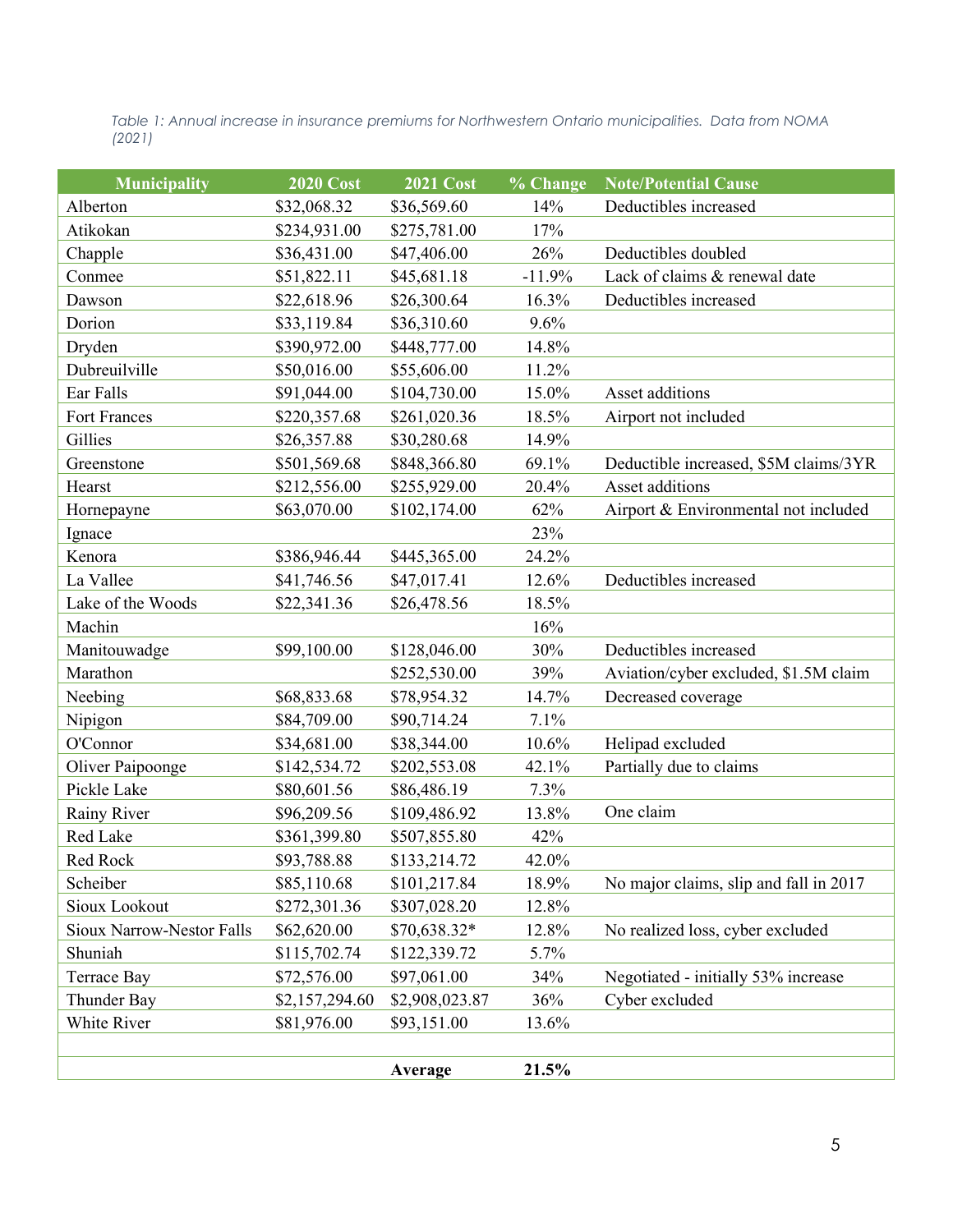From this principle of restitution, Canadian law also inherited from British common law the principle of joint and several liability (*in solidum*). The idea is that the plaintiff is made whole as much as possible, and the defendants are in the best position to determine who else is liable in the tort, and therefore are in the best position to indemnify each other to their level of blame[2](#page-5-0) (Law Commission of Ontario 2011).

A common criticism of joint and several liability is that plaintiffs are incentivized to ropein as many deep pocketed defendants as possible during their litigation – no matter how tangentially involved – in order to ensure that they are fully compensated for their damages (AMO Municipal Liability Reform Working Group 2010, Law Commission of Ontario 2011, Association of Municipalities of Ontario 2011). It is for this reason that the AMO has been asking for the end of joint and several liability for some time with the argument that municipalities are disproportionally affected by joint and several liability and often find themselves as litigation targets and therefore responsible for large sums of money in compensation for torts they are peripherally liable. Furthermore, the most recent examination of this topic was done by the Ministry of the Attorney General in response to a private member's motion from MP Randy Pettapiece (Perth-Wellington) on February 27th, 2014 (Legislative Assembly of Ontario 2014) that sought to amend the Negligence Act to reform the burden imposed on municipalities by joint and several liability. However, after an extensive review, the Ministry of the Attorney General of Ontario chose not to make any changes to the Act due to significant concerns raised, such as the potential burden on injured plaintiffs (Hayes 2014). A summary of the various proposed reform can be seen in Table 2 and an analysis of the recoverable judgements in Appendix A.

With regards to the perception that joint and several liability is a driving factor of insurance and settlement costs, the Law Reform Commission of Saskatchewan (1997) and the Law Commission of Ontario (2011) found that this doctrine has a minimal demonstrated impact on insurance rates.

<span id="page-5-0"></span><sup>2</sup> This is called the 1 precent rule in the literature, under the principle that if there is only one solvent defendant, and they are only peripherally liable in a minimum amount of 1 precent, they are still responsible for the full amount of the judgement under the legal doctrine that the purpose of tort law is to restore the harm done to the plaintiff to the maximum amount possible. While it remains a theoretical possibility, the 2011 Law Commission of Ontario study into Joint and Several Liability was unable to find any empirical evidence of any cases where a defendant who was one percent at fault was liable for one hundred percent of the damages.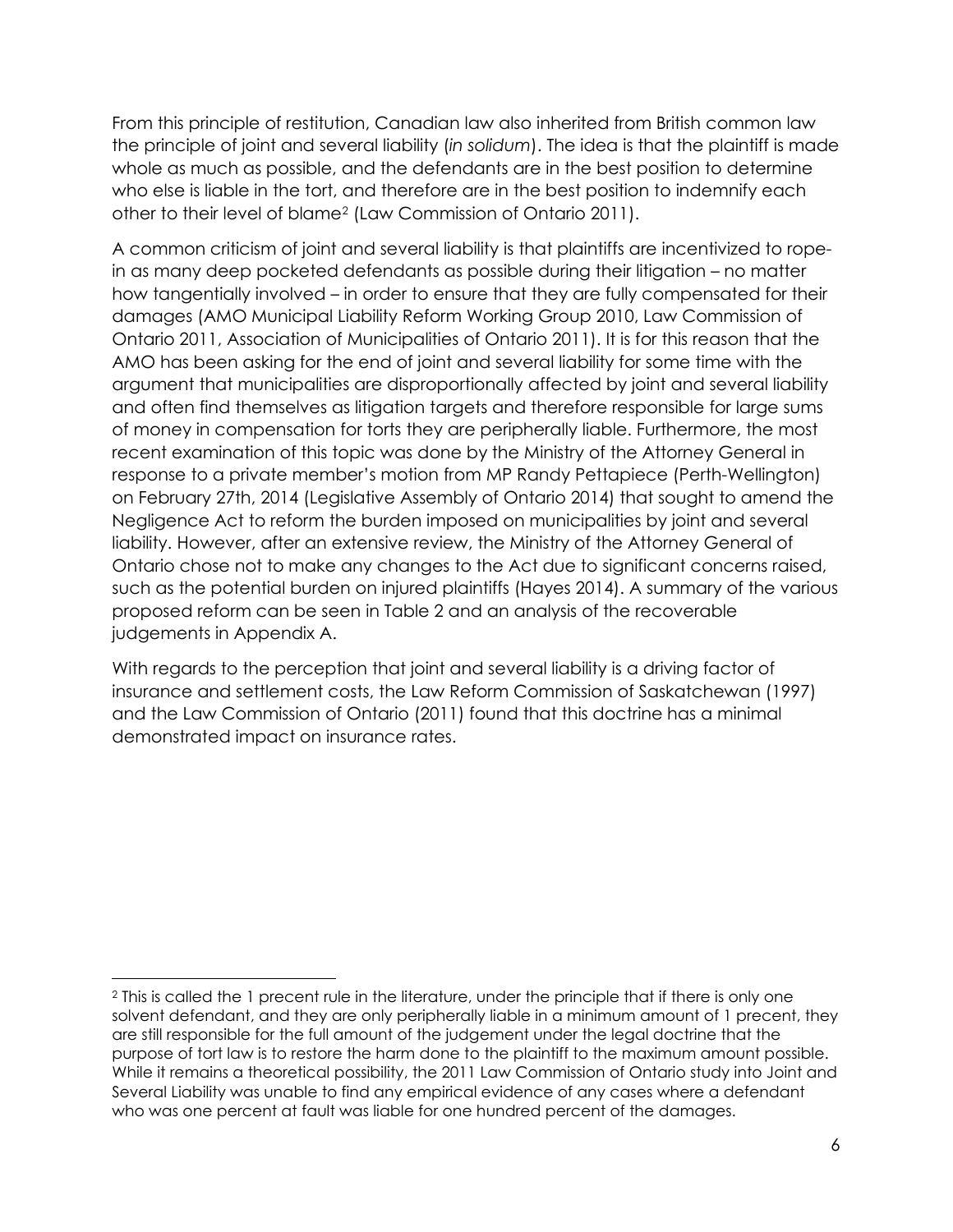#### *Table 2: Comparison of Joint and Several Liability Reforms*

|                                                    | <b>JOINT AND SEVERAL</b><br><b>LIABILITY</b>                                                                                                                           | <b>SASKATCHEWAN</b><br><b>MODEL</b>                                                                                                                                                                                                                                                                                                                                                         | <b>MULTIPLIER MODEL FOR</b><br><b>ROAD AUTHORITY</b><br><b>CASES</b>                                                                                                                                                         | <b>FULL PROPORTIONAL</b><br><b>LIABILITY</b>                                                                   | <b>PROPORTIONAL</b><br><b>LIABILITY UNDER A</b><br>LIABILITY THRESHOLD.                                                                                                                                                               |
|----------------------------------------------------|------------------------------------------------------------------------------------------------------------------------------------------------------------------------|---------------------------------------------------------------------------------------------------------------------------------------------------------------------------------------------------------------------------------------------------------------------------------------------------------------------------------------------------------------------------------------------|------------------------------------------------------------------------------------------------------------------------------------------------------------------------------------------------------------------------------|----------------------------------------------------------------------------------------------------------------|---------------------------------------------------------------------------------------------------------------------------------------------------------------------------------------------------------------------------------------|
| <b>MECHANISM</b>                                   | • Plaintiff can collect<br>from any defendant. If<br>a defendant is<br>insolvent or<br>unavailable, the other<br>defendants are<br>responsible for the full<br>amount. | · Joint and several<br>liability is maintained<br>except for in cases of<br>contributory<br>negligence.<br>•If a defendant is<br>insolvent or unable to<br>pay, the others are<br>obliged to pay a<br>proportion of their<br>share towards the<br>plaintiff.                                                                                                                                | • Municipal liability<br>would be capped at<br>two times its proportion<br>of damages, even if<br>this means that the<br>plaintiff cannot recover<br>the full damages.                                                       | • Municipal liability<br>would be capped at<br>the loss at which they<br>are responsible for.                  | • This reform would see<br>proportional liability for<br>those who's share of<br>the liability is under a<br>set threshold, and joint<br>and several liability for<br>those who's share of<br>liability is over the set<br>threshold. |
| <b>SIMPLICITY</b>                                  | •Plaintiff does not have<br>to identify all of the<br>tortfeasors at the time<br>of filling their suit.                                                                | • Formula is more<br>complicated than the<br>current system of joint<br>and several liability due<br>to the re-allocation<br>formula.<br>•It does create a ceiling<br>on the liability for a<br>defendant that is<br>substantially less than<br>the liability under joint<br>and several liability. This<br>liability ceiling can<br>reduce uncertainty<br>when negotiating<br>settlements. | •This method does not<br>have a complicated<br>re-allocation formula,<br>and the cap on<br>damages limits<br>theoretical liability.<br>•This liability ceiling can<br>reduce uncertainty<br>when negotiating<br>settlements. | • This method is very<br>simple and does not<br>have a re-allocation<br>mechanism.                             | • The major complexity<br>of this system would lie<br>with setting the proper<br>threshold.                                                                                                                                           |
| <b>OR</b><br><b>TORTFEASOR</b><br><b>FAVOURED?</b> | <b>IS THE PLAINTIFF</b> $\bullet$ The primary purpose of<br>the law is to make the<br>plaintiff whole,<br>irrespective of which                                        | •Under this system, the<br>tortfeasor's liability is<br>capped at their share<br>of the damages, plus                                                                                                                                                                                                                                                                                       | •The tortfeasor is<br>favoured in this<br>approach since a<br>plaintiff in road<br>authority cases would                                                                                                                     | •The defendant is<br>favoured in this<br>approach since this<br>has the lowest liability<br>for the defendant. | • This depends on<br>where the threshold is<br>located.<br>• Low threshold would<br>favour plaintiffs, and a                                                                                                                          |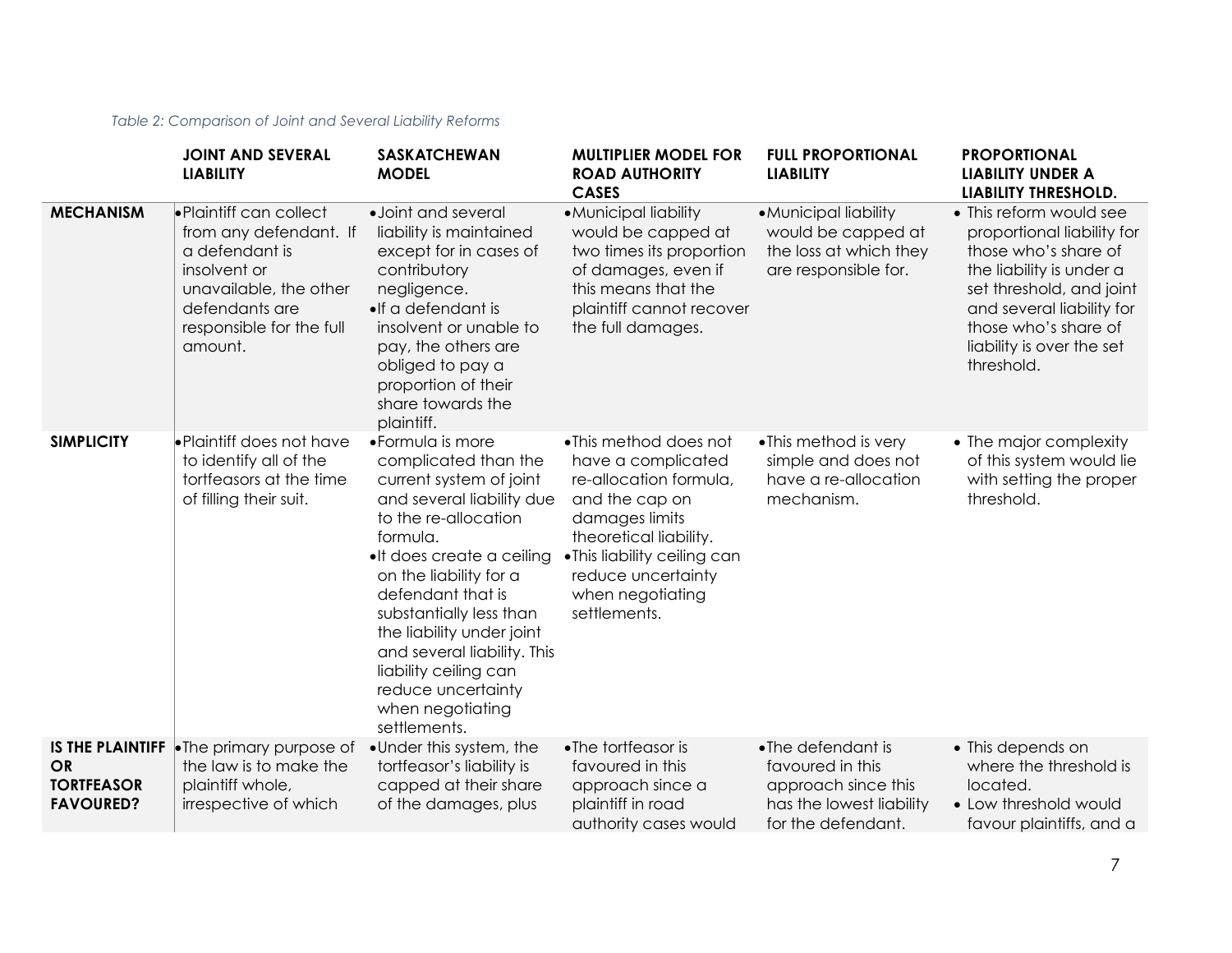|                                                                                                              | <b>JOINT AND SEVERAL</b><br><b>LIABILITY</b>                                                                                                                                                                                                                                                                                                                                                                                                           | <b>SASKATCHEWAN</b><br><b>MODEL</b>                                                                                                                                                                                                                                                                                                                                                                                                        | <b>MULTIPLIER MODEL FOR</b><br><b>ROAD AUTHORITY</b><br><b>CASES</b>                                                                                                                                                                                                                                                                                                                                                                       | <b>FULL PROPORTIONAL</b><br><b>LIABILITY</b>                                                                                                                                                                                                                                                                                                                                                                                              | <b>PROPORTIONAL</b><br><b>LIABILITY UNDER A</b><br><b>LIABILITY THRESHOLD.</b>                                                                                                                                                                                                                                                                                                                                                                                                 |
|--------------------------------------------------------------------------------------------------------------|--------------------------------------------------------------------------------------------------------------------------------------------------------------------------------------------------------------------------------------------------------------------------------------------------------------------------------------------------------------------------------------------------------------------------------------------------------|--------------------------------------------------------------------------------------------------------------------------------------------------------------------------------------------------------------------------------------------------------------------------------------------------------------------------------------------------------------------------------------------------------------------------------------------|--------------------------------------------------------------------------------------------------------------------------------------------------------------------------------------------------------------------------------------------------------------------------------------------------------------------------------------------------------------------------------------------------------------------------------------------|-------------------------------------------------------------------------------------------------------------------------------------------------------------------------------------------------------------------------------------------------------------------------------------------------------------------------------------------------------------------------------------------------------------------------------------------|--------------------------------------------------------------------------------------------------------------------------------------------------------------------------------------------------------------------------------------------------------------------------------------------------------------------------------------------------------------------------------------------------------------------------------------------------------------------------------|
|                                                                                                              | party ends up paying<br>for the judgement.                                                                                                                                                                                                                                                                                                                                                                                                             | their share of the other<br>defendant's share.                                                                                                                                                                                                                                                                                                                                                                                             | receive less<br>compensation than<br>they would under the<br>present circumstances.                                                                                                                                                                                                                                                                                                                                                        |                                                                                                                                                                                                                                                                                                                                                                                                                                           | high threshold would<br>favour defendants.                                                                                                                                                                                                                                                                                                                                                                                                                                     |
| <b>EFFECT ON</b><br><b>OTHER</b><br><b>GOVERNMENTS</b><br><b>AND</b><br><b>GOVERNMENT</b><br><b>SERVICES</b> | • Promotes the public<br>policy goal that<br>municipalities fulfill their<br>duty of care towards<br>the public.<br>Using joint and several<br>liability ensures that the<br>tortfeasor rather than<br>social safety net<br>compensates the<br>plaintiff.<br>Stapleton (1995) finds<br>that shifting the<br>economic shortfall<br>onto the plaintiff and<br>therefore the social<br>safety net is a net<br>economic loss. (in the<br>UK legal context) | • Might weaken the<br>public policy goal<br>regarding<br>municipalities fulfilling<br>their duty of care<br>towards the public<br>without countervailing<br>regulations.<br>•The cap on the liability<br>for tortfeasors in cases<br>of contributory<br>negligence means that<br>the plaintiff is unable to<br>fully recover their<br>damages, and thus<br>may be more reliant on<br>government programs<br>down the road such as<br>ODSP. | • Might weaken the<br>public policy goal<br>regarding<br>municipalities fulfilling<br>their duty of care<br>towards the public<br>without countervailing<br>regulations.<br>•The cap on the liability<br>for tortfeasors in cases<br>of contributory<br>negligence means that<br>the plaintiff is unable to<br>fully recover their<br>damages, and thus<br>may be more reliant on<br>government programs<br>down the road such as<br>ODSP. | • Might weaken the<br>public policy goal<br>regarding<br>municipalities fulfilling<br>their duty of care<br>towards the public<br>without countervailing<br>regulations.<br>•The cap on the liability<br>for tortfeasors in cases<br>of contributory<br>negligence means that<br>the plaintiff is unable to<br>fully recover their<br>damages, and thus<br>may be more reliant on<br>government programs<br>down the road such as<br>ODSP | • Depends on where<br>the threshold is<br>located.<br>• A low threshold would<br>essentially have an<br>outcome similar to the<br>current joint and<br>severability regime<br>except in very<br>peripheral cases<br>• A high threshold<br>would essentially<br>create a regime of<br>proportional liability<br>except for parties that<br>bear considerable<br>blame for the harm. In<br>this case this would be<br>a regime that<br>resembles full<br>proportional liability. |
| <b>EFFECT ON THE</b><br><b>COST OF</b><br><b>INSURANCE</b>                                                   | <b>Law Commission of</b><br>Saskatchewan (1997)<br>and Law Commission<br>of Ontario (2011) find<br>that "deep pockets<br>syndrome" has a small<br>role in determining the<br>price of insurance.                                                                                                                                                                                                                                                       | • This would create a<br>ceiling on liability for<br>the insured and reduce<br>the incentives on deep<br>pockets syndrome.<br>• As with the finding of<br>the Law Commission of<br>Saskatchewan (1997)<br>and the Law<br><b>Commission of Ontario</b>                                                                                                                                                                                      | •This would create a<br>ceiling on liability for<br>the insured and reduce<br>the incentives on deep<br>pockets syndrome.<br>• As with the finding of<br>the Law Commission of<br>Saskatchewan (1997)<br>and the Law<br><b>Commission of Ontario</b>                                                                                                                                                                                       | •This would create a<br>ceiling on liability for<br>the insured and reduce<br>the incentives on deep<br>pockets syndrome.<br>• As with the finding of<br>the Law Commission of • As with the finding of<br>Saskatchewan (1997)<br>and the Law<br><b>Commission of Ontario</b>                                                                                                                                                             | • This would create a<br>ceiling on liability for<br>the insured and<br>reduce the incentives<br>on deep pockets<br>syndrome.<br>the Law Commission<br>of Saskatchewan<br>(1997) and the Law                                                                                                                                                                                                                                                                                   |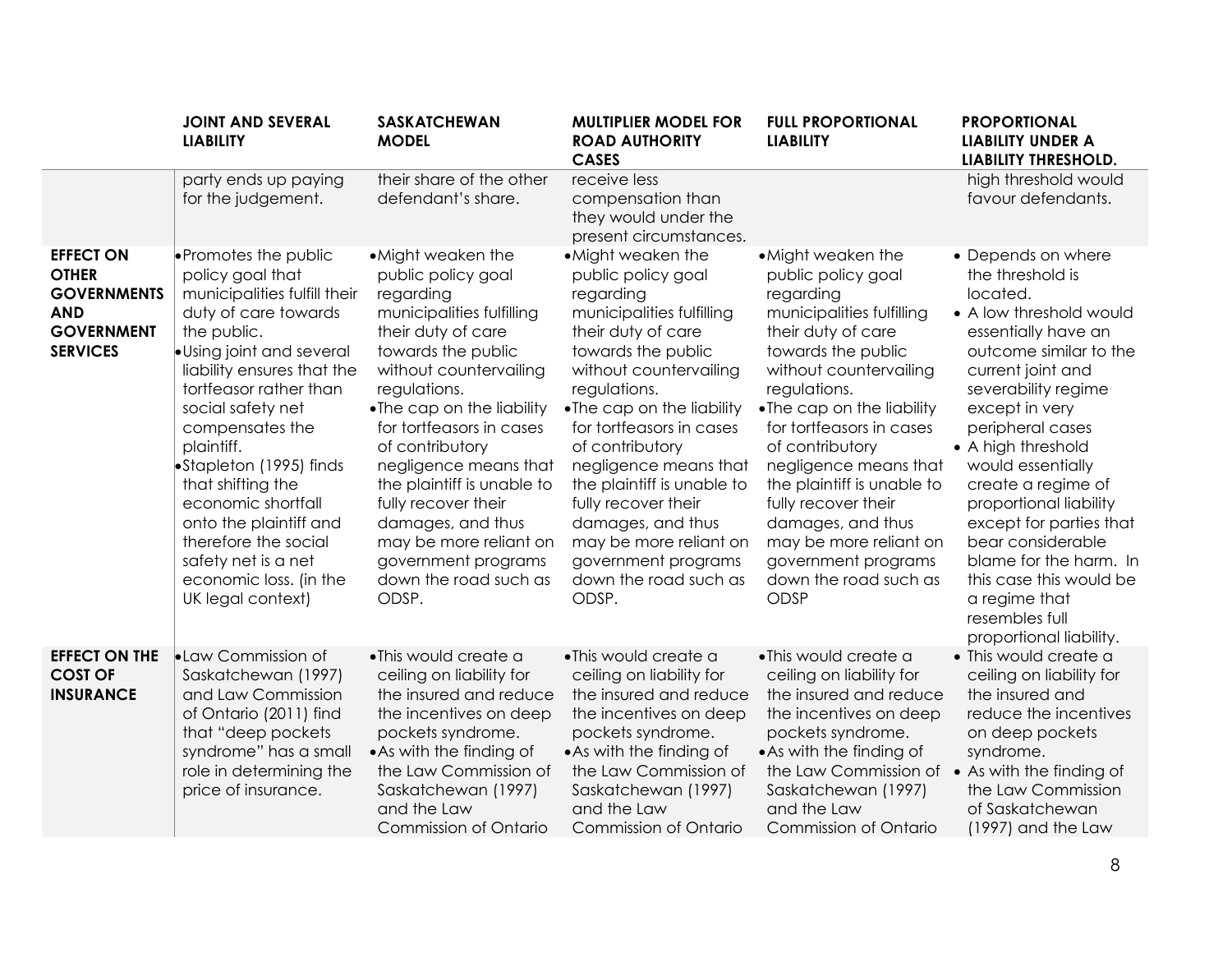|                                | <b>JOINT AND SEVERAL</b><br><b>LIABILITY</b>                                                                                                                                                                                                                                                                                                                                                                                                                   | <b>SASKATCHEWAN</b><br><b>MODEL</b>                                                                                                                                                                                                                                                                                                                                                                                                                                                                                                                                                                                     | <b>MULTIPLIER MODEL FOR</b><br><b>ROAD AUTHORITY</b><br><b>CASES</b>                                                                                                                                                            | <b>FULL PROPORTIONAL</b><br><b>LIABILITY</b>                                                                                                                                                                                                                                                                                                                                                                                                                                                                                                                                                                                                                                                                        | <b>PROPORTIONAL</b><br><b>LIABILITY UNDER A</b><br>LIABILITY THRESHOLD.                                                                                                                                                                                                                                                                                                                                                                                                                                                                                                 |
|--------------------------------|----------------------------------------------------------------------------------------------------------------------------------------------------------------------------------------------------------------------------------------------------------------------------------------------------------------------------------------------------------------------------------------------------------------------------------------------------------------|-------------------------------------------------------------------------------------------------------------------------------------------------------------------------------------------------------------------------------------------------------------------------------------------------------------------------------------------------------------------------------------------------------------------------------------------------------------------------------------------------------------------------------------------------------------------------------------------------------------------------|---------------------------------------------------------------------------------------------------------------------------------------------------------------------------------------------------------------------------------|---------------------------------------------------------------------------------------------------------------------------------------------------------------------------------------------------------------------------------------------------------------------------------------------------------------------------------------------------------------------------------------------------------------------------------------------------------------------------------------------------------------------------------------------------------------------------------------------------------------------------------------------------------------------------------------------------------------------|-------------------------------------------------------------------------------------------------------------------------------------------------------------------------------------------------------------------------------------------------------------------------------------------------------------------------------------------------------------------------------------------------------------------------------------------------------------------------------------------------------------------------------------------------------------------------|
|                                |                                                                                                                                                                                                                                                                                                                                                                                                                                                                | (2011), deep pockets<br>syndrome plays a<br>minor part in setting<br>insurance premiums.                                                                                                                                                                                                                                                                                                                                                                                                                                                                                                                                | (2011), deep pockets<br>syndrome plays a<br>minor part in setting<br>insurance premiums.                                                                                                                                        | $(2011)$ , deep pockets<br>syndrome plays a<br>minor part in setting<br>insurance premiums.                                                                                                                                                                                                                                                                                                                                                                                                                                                                                                                                                                                                                         | Commission of Ontario<br>$(2011)$ , deep pockets<br>syndrome plays a<br>minor part in setting<br>insurance premiums.                                                                                                                                                                                                                                                                                                                                                                                                                                                    |
| <b>OTHER</b><br><b>REMARKS</b> | •Supported by every<br>major law organization<br>(Ontario Bar<br>Association [OBA], The<br>Advocates' Society<br>[AS], Ontario Trial<br>Lawyer's Association<br>[OTLA], The County<br>and District Law<br>Presidents' Association<br>$[CDLPA]$ ).<br>•The Law Commission of<br>Ontario examined the<br>question of Joint and<br>Several Liability in 2011<br>(with a primary focus<br>on auditors, but<br>general theme also<br>applies to<br>municipalities). | •Works in Saskatchewan •Evidence from the<br>due to no-fault<br>insurance. The interplay<br>with Ontario's at fault<br>insurance would be<br>much larger on<br>plaintiffs.<br>. Would need other<br>changes in Ontario's<br>Negligence Act<br>•Contributory negligent<br>plaintiffs have not<br>caused harm to others,<br>so should they be<br>treated like<br>defendants?<br>• Poses questions as to<br>why municipalities<br>have a different liability<br>allocation than other<br>government<br>associated entities<br>such as but not limited<br>to Hospitals, Schools,<br>Universities, and Crown<br>Corporation. | <b>United States shows</b><br>that cap on damages<br>without concurrent<br>changes in duty of<br>care can lead to worse<br>risk management<br>practices. (Law<br>Commission of Ontario<br>2011, Born, Karl and<br>Viscusi 2017) | • This system creates the<br>largest liability shield for<br>municipalities of all five<br>methods.<br>•This also has the<br>potential for creating<br>the largest strain on<br>other government<br>services.<br>• Evidence from the<br><b>United States shows</b><br>that cap on damages<br>without concurrent<br>changes in duty of<br>care can lead to worse<br>risk management<br>practices. (Law<br>Commission of Ontario<br>2011, Born, Karl and<br>Viscusi 2017)<br>• Poses questions as to<br>why municipalities<br>have a different liability<br>allocation than other<br>government<br>associated entities<br>such as but not limited<br>to Hospitals, Schools,<br>Universities, and Crown<br>Corporation | • In many ways, the<br>selected threshold for<br>this legal regime is<br>quite arbitrary.<br>• If the threshold is low,<br>this simply becomes a<br>more complicated<br>version of joint and<br>several liability with<br>extra steps to<br>determine if a<br>peripheral wrong doer<br>falls under or over the<br>joint and several<br>liability thresholds.<br>• Conversely, if the<br>threshold is high, this<br>becomes a more<br>complicated version<br>of full proportional<br>liability with those<br>principally liable under<br>joint and several<br>liability. |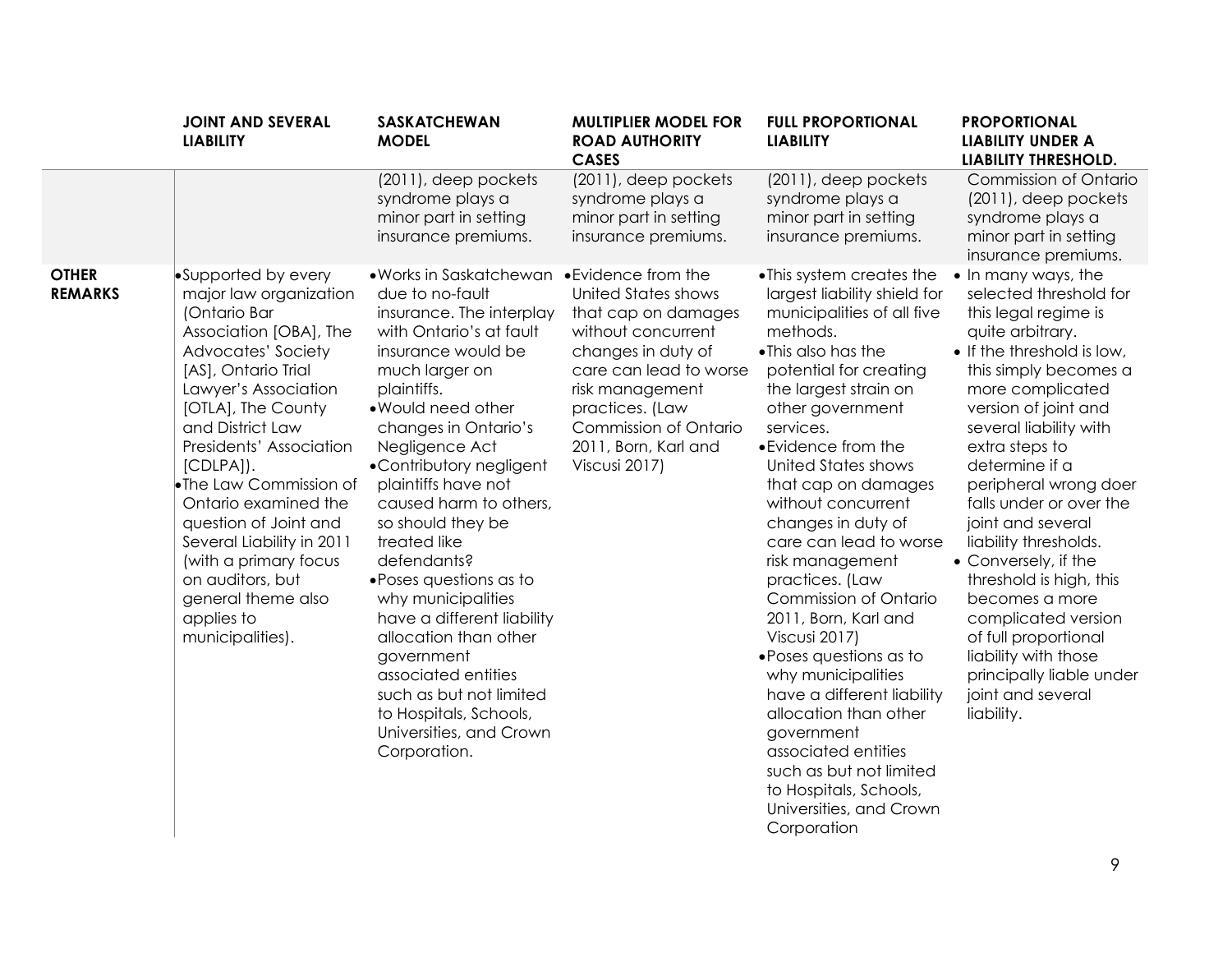# The question of Duty of Care

The principal way that municipalities become liable for acts that occur under their jurisdiction is decided on whether they owe a duty of care to the public or an individual at a particular point in time. This was first articulated in the United Kingdom's House of Lords in the case of *Anns v. Merton London Borough Council* (1978), and created the "Anns Test" for determining if the local council had a duty of care towards the owners or occupiers of property. The test is a two-stage test:

- It requires first a sufficient relationship based on reasonable proximity.
- Are there considerations which aught to negate or reduce the scope of duty.

Answering the first question in the affirmative and the second question in the negative indicates that a duty of care exists.

This test was imported into Canadian jurisprudence in the Kamloops v. Nelson (1984) decision of the Supreme Court of Canada. Of special interest to municipalities, the Just v. British Columbia decision clarified that core policy decisions (that is to say actions that are based on public policy considerations such as economic, social and political considerations) done in good faith are exempt from negligence liability since the government's legislative and executive functions can't be overruled by the judicial branch (1989). For example, the Province of Ontario codified the core policy decision for road maintenance under Ontario Regulation 239/02, and therefore shielding municipalities from liability if they maintain their roads in a reasonable state of repair (Government of Ontario 2018).

The standard for reasonableness was further clarified with respects to the law in Giuliani v. Halton (Municipality) (2011) that held that reasonably forceasble circumstances (in this case snow in the weather forcast) can create a duty of care (with respect to prepositioning road clearence crews for efficient removal of snow). Furthermore, Fordham v. Dutton-Dunwich (Municipality) (2014) held that municipalities only have a "[…] duty to prevent or remedy conditions on its roads that create an unreasonable risk of harm for ordinary drivers exercising reasonable care. In other words, a municipality's standard of care is measured by the 'ordinary reasonable driver'," but does not "extend to making its roads safer for negligent drivers."

However, it should also be noted that this duty of care also does not extend to activities that are dangerous on their face. The case of Eric Winters v Corporation of Haldimand County (2013, 2015) centred around Eric Winters a teenager who climbed into a tree in a municipal park in the Haldimand County and was rendered paraplegic by falling out of the tree. The Court's found that climbing a tree is an inherently dangerous activity, and that it would be unreasonable to put signs prohibiting climbing a tree and then patrolling the park for compliance. In the words of the judgement, "[…] The County does not have limitless resources. It ought not to be obliged to manifestly forbid all activities which, with hindsight, might prove to be dangerous. There has to be a reasonable limit to such prohibitions on human activity."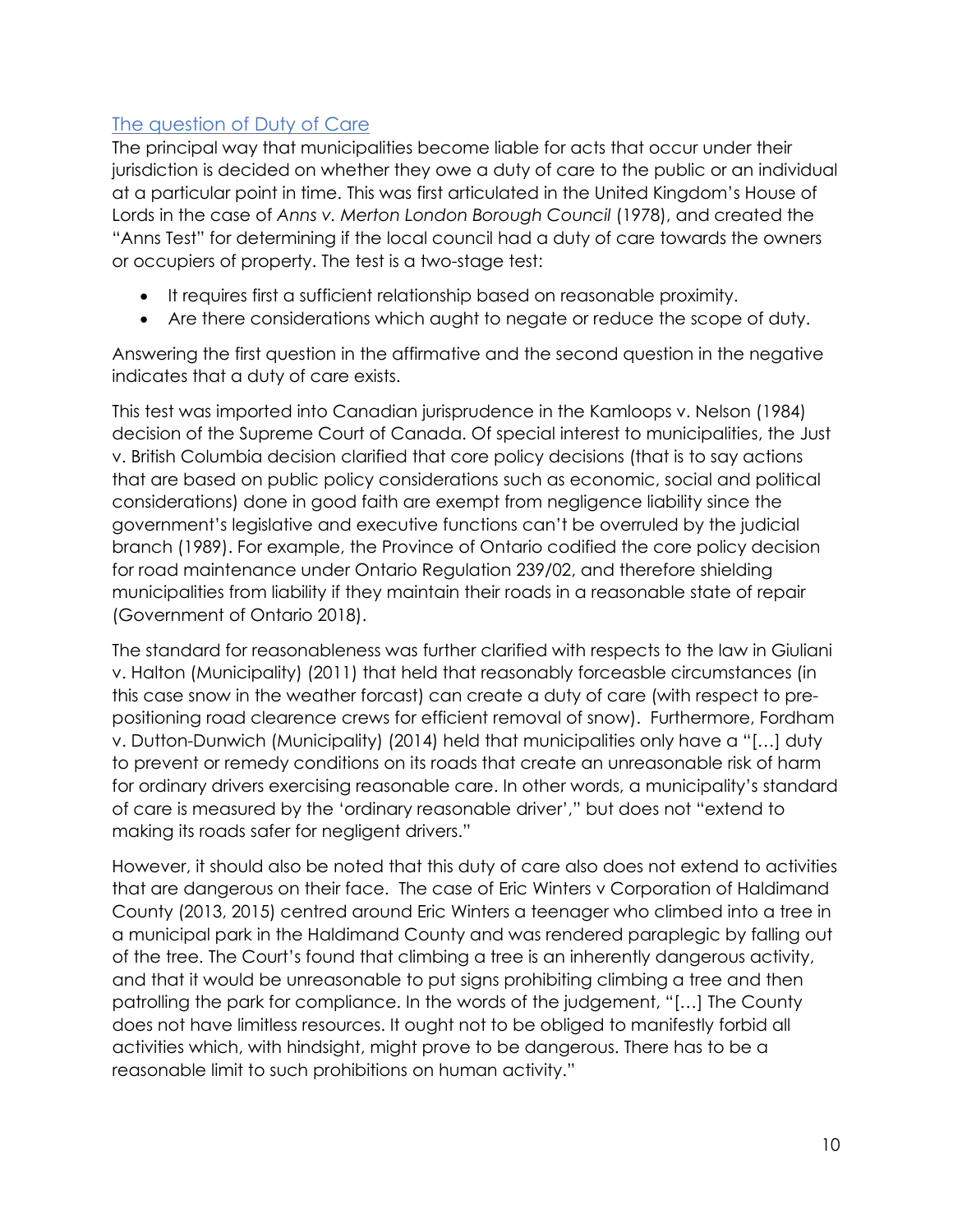# The "Americanisation" of Canadian law

Some aspects of the practice of Canadian law borrow heavily from both it's historic roots in the British system of Common Law and the American Legal system due to geographic proximity and the practice of many Canadian jurists pursuing higher legal education in American universities. In their respective law review articles Linden (2002) and Klar (2010) find that Canada has adapted a middle-way with regards to their law of torts with respect to the Commonwealth and American traditions. As the Honourable Justice Linden mentioned in his paper, "[…] Canadian tort law has become a hybrid with U.K. roots, U.S. branches, and Canadian leaves sprouting on every branch".

As such, many aspects of "tort reform" that are often proposed in the United States are already found in Canadian law as a way of avoiding many of the excesses of American law (Klar 2010). For example, due to the federated nature of Canadian courts and the lower level of political polarization of Canadian courts, there is much less incentives in Canada to engage in forum shopping – that is to say strategically choosing where to file a lawsuit in order to maximise one's chance of a favourable court ruling. Furthermore, the rules and procedures of Canadian courts offer more limited opportunities for questioning a hostile witness under oath. Unlike American courts, Canadian courts only allow one attempt at "examining for discovery" per witness, as well as limiting the time and scope of this process (Vesely 2013).

Vesely also mentions that Canadian courts award lower awards for Punitive and Compensatory damages. Justice Dickson's decision for the Court in Andrews v. Grand & Toy Alberta Ltd. (1978) to put a cap on "pain and suffering" awards in Canada, under the theory that there isn't a medium of exchange that adequately measures the pain, suffering and the loss of function. Nevertheless, the majority opinion also held that a sufficient upper limit for *reasonable compensation* was in the neighbourhood of one hundred thousand dollars[3.](#page-10-0)

With immediate relevance to municipalities and joint and several liability the cost shifting and loser pay's principle – that is to say that the loser of a legal action has to pay for the reasonable costs of the winner – has a gatekeeping function for reducing the number of frivolous lawsuits that get filed in Ontario courts (Law Commission of Ontario 2011).

# Other Solutions

The 2014 investigation by the Ministry of the Attorney General into joint and several liability found that changing the rule of joint and several liability would not be in the public interest. The 2014 investigation found that the changes in joint and several liability would have a minimal impact on insurance costs and would place burdens on injured plaintiffs (Hayes 2014). The evidence reviewed here is congruent with this conclusion. There are other avenues available for lowering insurance costs, and here we will

<span id="page-10-0"></span><sup>&</sup>lt;sup>3</sup> This value is assessed annually, and as per Laurie v Her Majesty the Queen in Right of Alberta (2021) currently sits at \$365,000 dollars.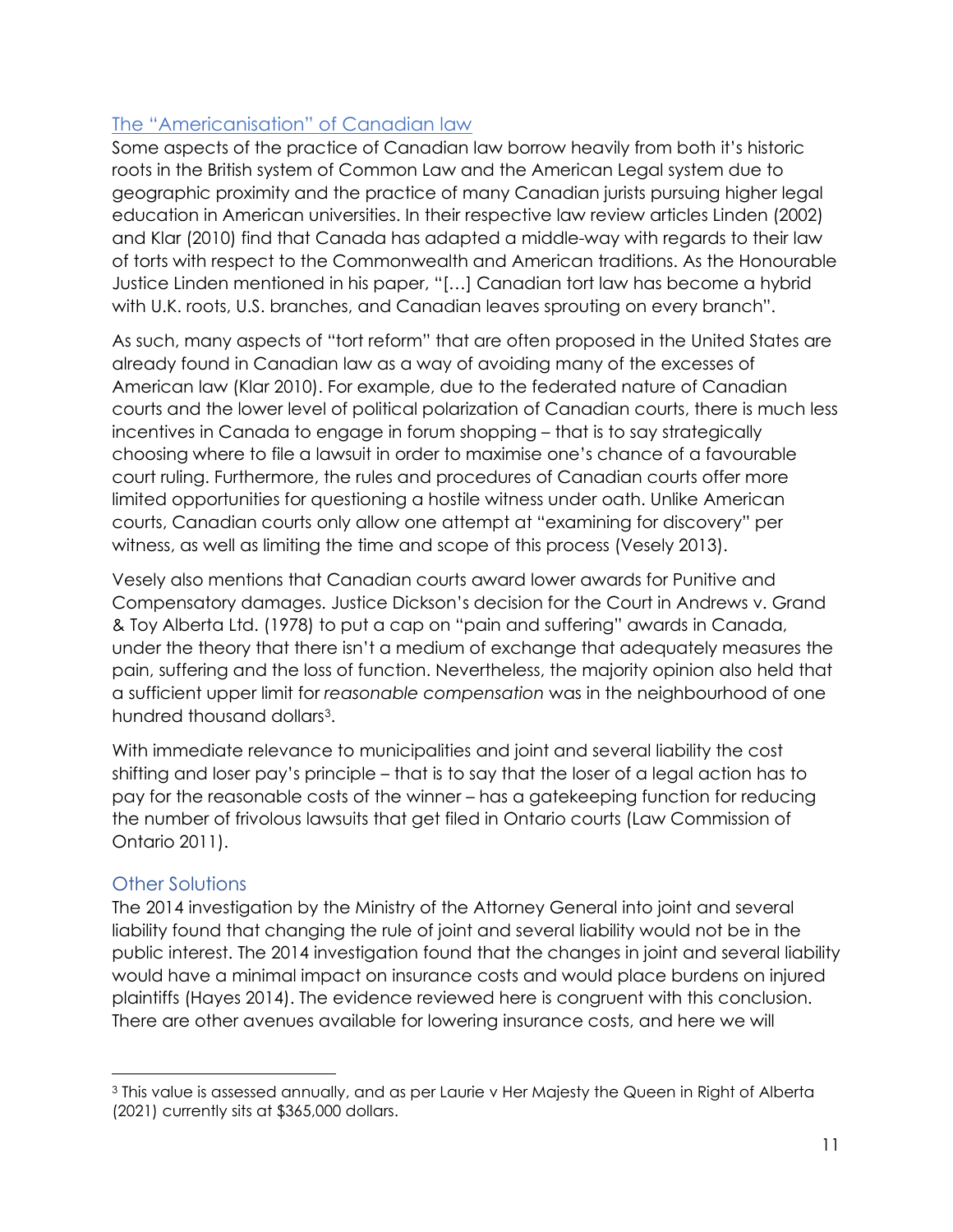examine the creation of risk pools, mutual insurance, the Belgian model of municipal insurance and increases in mandatory coverage for auto insurance.

#### Risk Pools and Mutual Insurance

#### Risk Pooling

One way to lower insurance costs is for regions to buy insurance together as a group in order to use efficiency of scale to pool their risks<sup>[4](#page-11-0)</sup> and use buying power to lower insurance premiums. Waterloo region has pooled their insurance, it's three cities and four townships, and as a larger entity the Region was able to negotiate better coverage and obtain lower rates than they could as individuals. However, since this scheme mostly helps smaller municipalities as large municipalities have little to gain in this scheme, there is difficulty in having regions create new groups voluntarily (Dunne 2021).

#### Mutual Insurance

Unfortunately, the risk pool approach is predicated on there being a robust insurance market for Ontario municipalities. Australia faced a situation in 1992 where many communities found themselves without insurance or found their insurance unaffordable after the withdrawal of private insurance firms in the Australian market (Victorian Auditor-General Office 2018). In response, the government of the State of Victoria mandated the creation of a mutual insurance scheme under the name of Civic Mutual Plus - now currently known under the name of Liability Mutual Insurance (LMI) – to be run under the governance of the Mutual Association of Victoria.

The LMI works as a mutual indemnification scheme with reinsurance. In other words, the subscribing local councils mutually indemnify themselves from a pool of funds collected by LMI, with reinsurance for liabilities above a set monetary threshold. A recent Auditor-General's report analysing the value for money of the mutual insurance scheme shows that this scheme has provided price stability for liability insurance over a 25-year timeframe, managed to reduce costs by about 10-15 percent, and provided much higher coverage for minimal extra cost compared to equivalent private insurance (Victorian Auditor-General Office 2018).

Historically, the United Kingdom used mutual insurance via Municipal Mutual Insurance Limited, where at one point it controled ninety to ninety -five percent of the municipal insurance market in the UK. However, this scheme collapsed in 1992, and many municipalities were still repaying levies on those losses into 2018 (Marrs 2018). In order to find a more affordable alternative to the public insurance market, local councils in the London area of the UK re-instituted a mutual scheme with the Local Government

<span id="page-11-0"></span><sup>4</sup> This is based on the principle that all things being equal, a larger pool of participants in an insurance scheme lowers the variability of claims from year to year and thus lower their risk of running out of assets to cover their claims (American Academy of Actuaries 2007).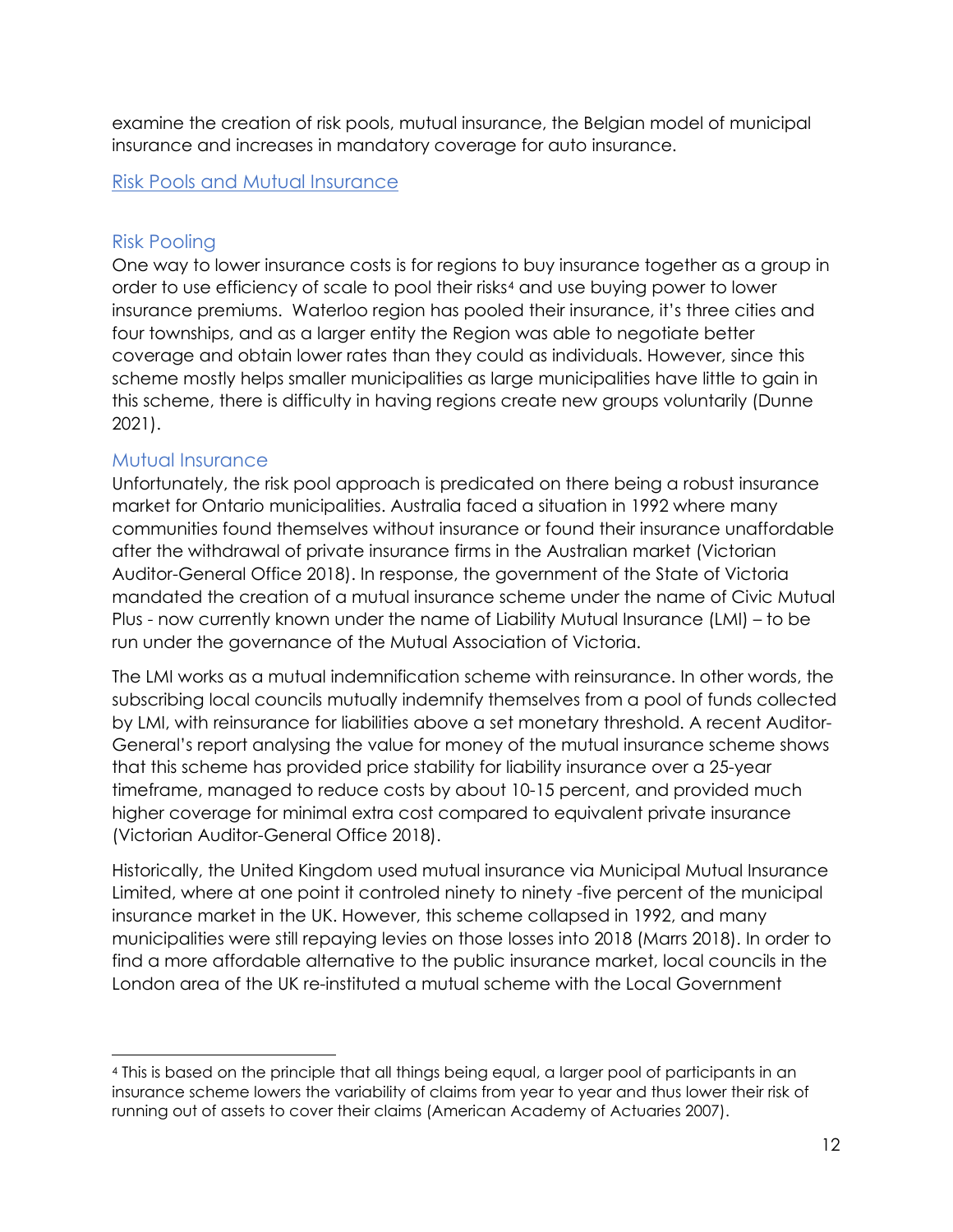Mutual. In the first few years of this new scheme, savings have been realized by members (Local Government Mutual 2021).

Both of these two mutual schemes achieve lower prices by being non-profit entities and by focusing on a narrow segment of a market, they can better recognize potential risks and therefore share best practices to mitigate risk and tailor coverage (Victorian Auditor-General Office 2018).

# Belgian Model

The Belgian model is based on the Belgian state-owned insurance and investment company Ethias. This company was founded in 1919 as a mutual insurance for municipal and provincial governments against fire, lightning, and explosions under the original name of "Société Mutuelle des Administrations Publiques" (SMAP). Today Ethias SA is the main holding company that is owned by the Belgian federal government, Wallon Region, Flemish Region and EthiasCo, which is a wholly owned insurance mutual. In an effort at diversification in order to reduce risk and improve returns, Ethias has adopted different lines of business such as:

- Ethias Services: Consulting company that specialises in pension insurance
- Ethias Patrimoine: Real estate acquisition and management company
- Ethias Sustainable Investment Fund
- The NRB Group: A Information Technology holding company



*Figure 2: Ownership of Ethias SA. Ethias has 4 ownership groups, the Federal state, the Wallon and Flemish regions and the EthiasC[o https://www.ethias.be/corporate/fr/a-propos-d-ethias/notre-groupe/structure-et](https://www.ethias.be/corporate/fr/a-propos-d-ethias/notre-groupe/structure-et-filiales.html)[filiales.html](https://www.ethias.be/corporate/fr/a-propos-d-ethias/notre-groupe/structure-et-filiales.html)*

The diversification of Ethias makes this a more complicated program than a mutual, however, the extra lines of insurance, if properly managed, diversify the risk, and thus lower premiums.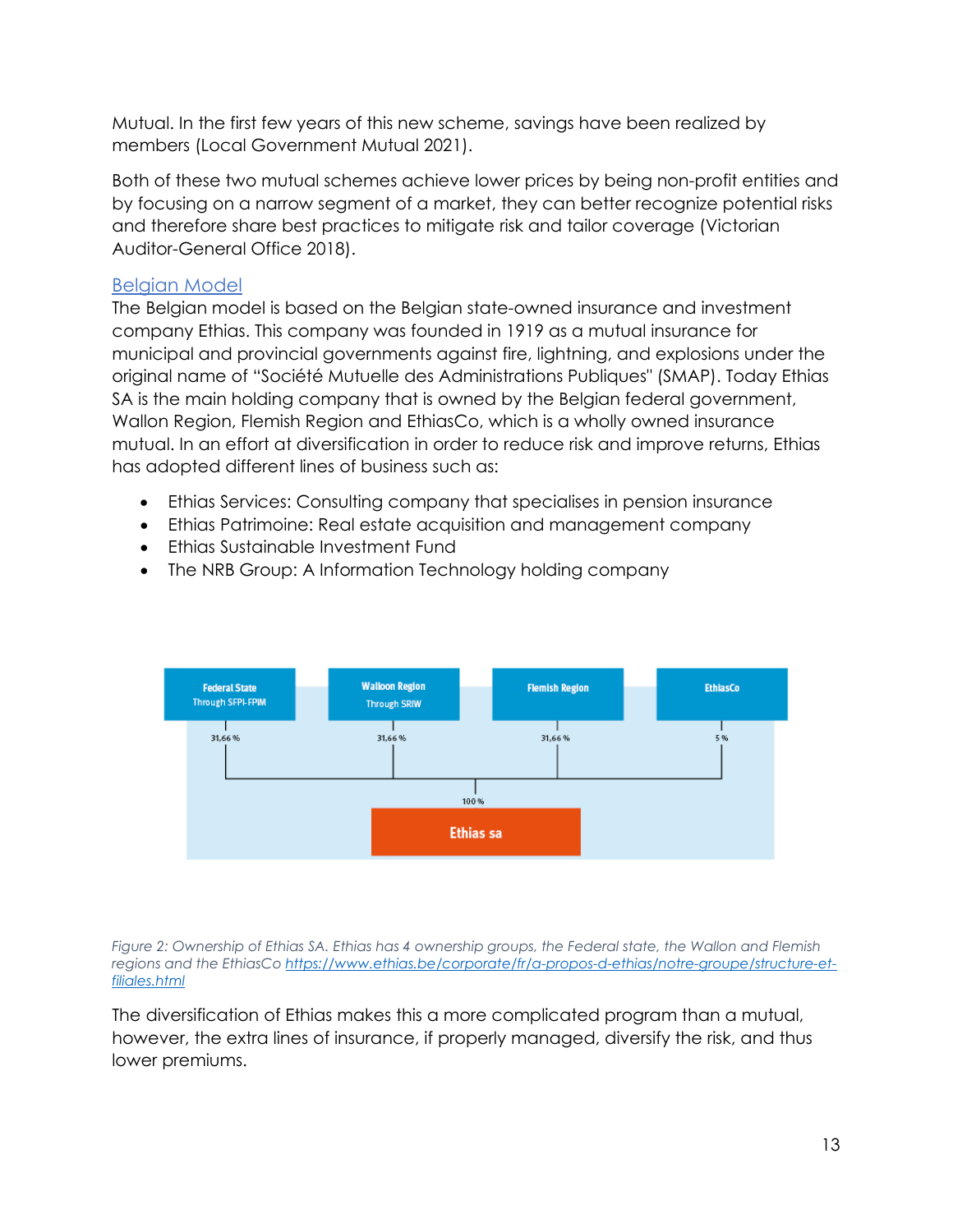## More mandatory coverage for auto insurance

A problem that was pointed out by the AMO is that municipalities often find themselves as the insurer of last resort due to deep pockets syndrome. A potential quick win for municipalities could be found in deepening the more proximate pocket by increasing mandatory third-party liability coverage standards in Ontario automobile insurance plans. However, this would run contrary to the Government's stated position of wanting lower automobile insurance prices in Ontario and to approach the Canadian average for insurance prices (Insurance Bureau of Canada 2015, Marshall 2017). At the same time, the Marshall report found that Ontario has one of the largest value gaps with regards to insurance premiums and value for money with regards to medical care (Marshall 2017). Reducing this gap could also go far in reducing insurance costs in Ontario.

# Recommendations

The Law Commission of Ontario's 2011 examination of the problem of joint and several liability focused on auditors, but didn't find any rational for changing the system, and that changes would probably create a net negative for society as a whole. Similarly, during the 2014 investigation into the possible reform of joint and several liability, many esteemed law societies (Ontario Bar Association, The Advocates' Society, the Ontario Trial Lawyer's Association, the County and District Law Presidents' Association) recommend against changes to joint and several liability. They highlighted the lack of evidence that Joint and Several liability was a primary driver of insurance costs, would shift the cost of taking care of injured plaintiffs from the tortfeasor to the plaintiff or government programs such as OHIP and ODSP would be under greater strain to help people with catastrophic injuries that would otherwise be compensated by the current system. That being said, the provincial government has greater resources at their disposal than municipalities and would have to anticipate secondary effects of substantive changes to the Negligence Act with regards to joint and several liability.

Furthermore, the Ontario Trial Lawyer's Association and the County and District Law Presidents' Association highlight that municipalities have extra protections to limit their liability that are unavailable to other defendants such as minimum maintenance standards, policy decision shields, shortened notice requirements and mandatory bench trials (Hayes 2014). Nothing that was examined here disproves this notion. Furthermore, as previously mentioned, many of the aspects of American tort reforms are already standard practice in Canadian courts (such as loser pays, capping noneconomic damages, short filing periods).

### Increase mandatory 3rd party liability for car insurance (Quick win)

As mentioned earlier and in various municipal submissions to the Ministry of the Attorney General, actions arising from car accidents is a leading source of liability for municipalities. Increasing third party liability for car insurance will help reduce the liability coverage gap on municipal roads. The advantage of this approach is that it could be relatively quick to implement, as observed in the changes in mandatory coverage of insurance rates in Ontario in 2016. While this would align the incentives of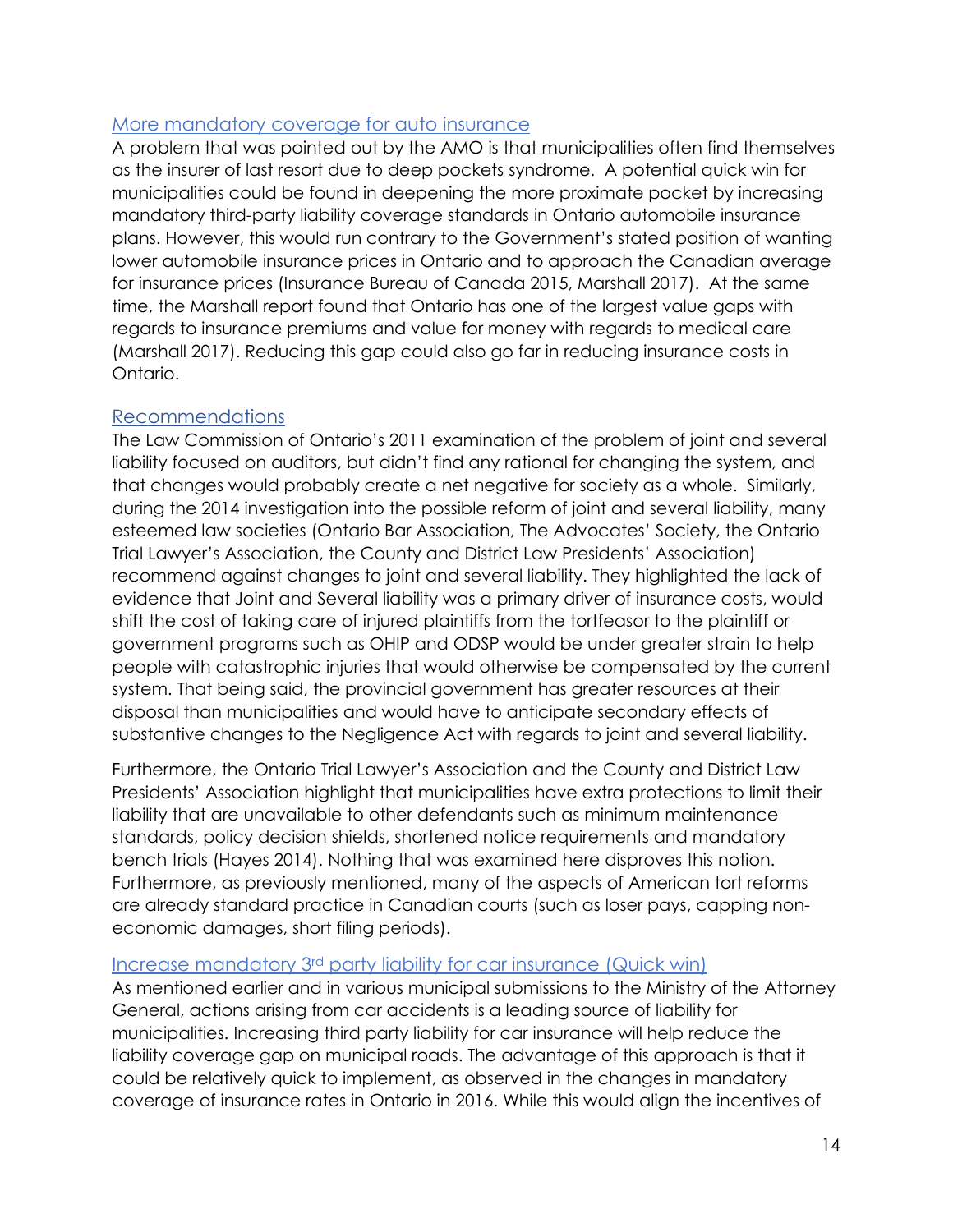municipalities and drivers for creating safer roads as well as creating more proximity between the source of liability and the means for covering said liability, this approach would go against recent Government of Ontario policies for lowering automobile insurance costs.

# Risk Pooling (Short to Mid-term)

As is demonstrated by the case of Waterloo region, municipalities forming risk pools to drive efficiencies of scale with regards to procuring insurance has an empirical pedigree. That being said, the province may need to create incentives for these pools to form as they may not immediately benefit larger municipalities.

# Mutual insurance (Mid-term)

In multiple jurisdictions examined such as Australia and the United Kingdom, a scheme of mutual insurance with reinsurance for multiple municipalities consistently offered lower insurance rates than comparable individual private insurance contracts. The use of large size to normalize risk and buying power to achieve economies of scale on the reinsurance market are key mechanisms for this strategy.

However, if these associations are fully voluntary, adverse selection may apply and create a negative feedback loop as insurance rates drive more municipalities out the system. They are generally very safe but may fail catastrophically as seen in the cases of the United Kingdom in 1992.

# Belgian Model (Long-term)

The Belgian model, as shown by Ethias is the reach option, in that it combines the functions of an insurance mutual but is more diversified and acts as a holding company that is used to drive investment into its jurisdiction – a function that is the bread and butter of the Caisse de Dépôt du Quebec in that this State-run pension fund is also used as an engine of economic development. However, this vastness also means that this model would take a long time to assemble and be able to deliver favourable insurance rates to municipalities.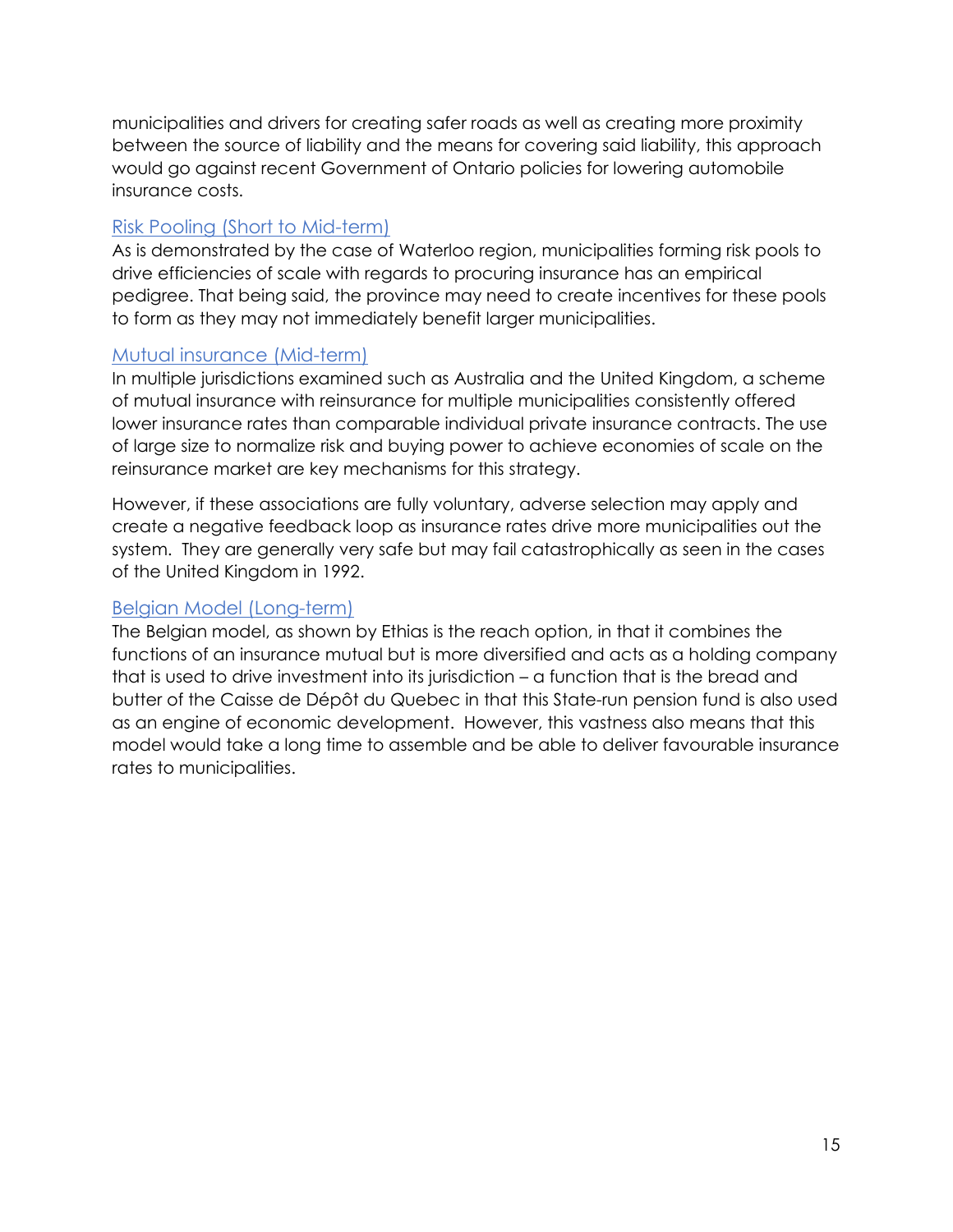### **Bibliography**

- *Anns v Merton London Borough Council.* 1978. UKHL 4 (United Kingdom House of Lords Decisions, May 12). http://www.bailii.org/uk/cases/UKHL/1977/4.html.
- American Academy of Actuaries. 2007. *Risk Pooling: How Health Insurance in the Individual Market Works.* July. Accessed December 3, 2021. https://www.actuary.org/content/risk-pooling-how-health-insurance-individualmarket-works-0.
- AMO Municipal Liability Reform Working Group. 2010. *The Case for Joint and Several Liability Reform in Ontario.* Toronto: Association of Municipalities of Ontario.
- *Andrews v. Grand & Toy Alberta Ltd.,.* 1978. [1978] 2 SCR 229 (Supreme Court of Canada, January 19). https://www.canlii.org/en/ca/scc/doc/1978/1978canlii1/1978canlii1.html.
- Association of Municipalities of Ontario. 2011. *AMO's 2011 Municipal Insurance Survey Results: Managing the Cost of Risk.* Toronto: Association of Municipalities of Ontario.

https://www.amo.on.ca/sites/default/files/assets/DOCUMENTS/Reports/2011/201 1ManagingtheCostofRisk.pdf.

- Born, Patricia H , J Bradley Karl, and W Kip Viscusi. 2017. "The net effects of medical malpractice tort reform on health insurance losses: the Texas experience." *Health economics review* 7 (1): 1-16. doi:https://doi.org/10.1186/s13561-017-0174-2.
- *Cooper v Hobart.* 2001. 3 S.C.R. 537 (Supreme Court of Canada, Ottawa). https://www.canlii.org/en/ca/scc/doc/2001/2001scc79/2001scc79.html.
- *Cunningham v. Wheeler.* 1994. 1 SCR 359 (Supreme Court of Canada). Accessed November 16, 2021. https://scc-csc.lexum.com/scc-csc/scccsc/en/item/1114/index.do.
- Dunne, Nick. 2021. *Why are municipal-insurance rates skyrocketingin Ontario?* April 13. Accessed November 10, 2021. https://www.tvo.org/article/why-are-municipalinsurance-rates-skyrocketing-in-ontario.
- *Eric Winters v Corporation of Haldimand County.* 2015. 98 (Court of Appeals for Ontario, Feburary 10).
- *Eric Winters v Corporation of Haldimand County.* 2013. 4096 (Ontario Superior Court of Justice, June 14).
- *Fordham v. Dutton-Dunwich (Municipality), ONCA 891.* 2014. https://www.canlii.org/en/on/onca/doc/2014/2014onca891/2014onca891.html.
- *Giuliani v. Halton (Municipality), ONCA 812.* 2011. https://www.canlii.org/en/on/onca/doc/2011/2011onca812/2011onca812.html.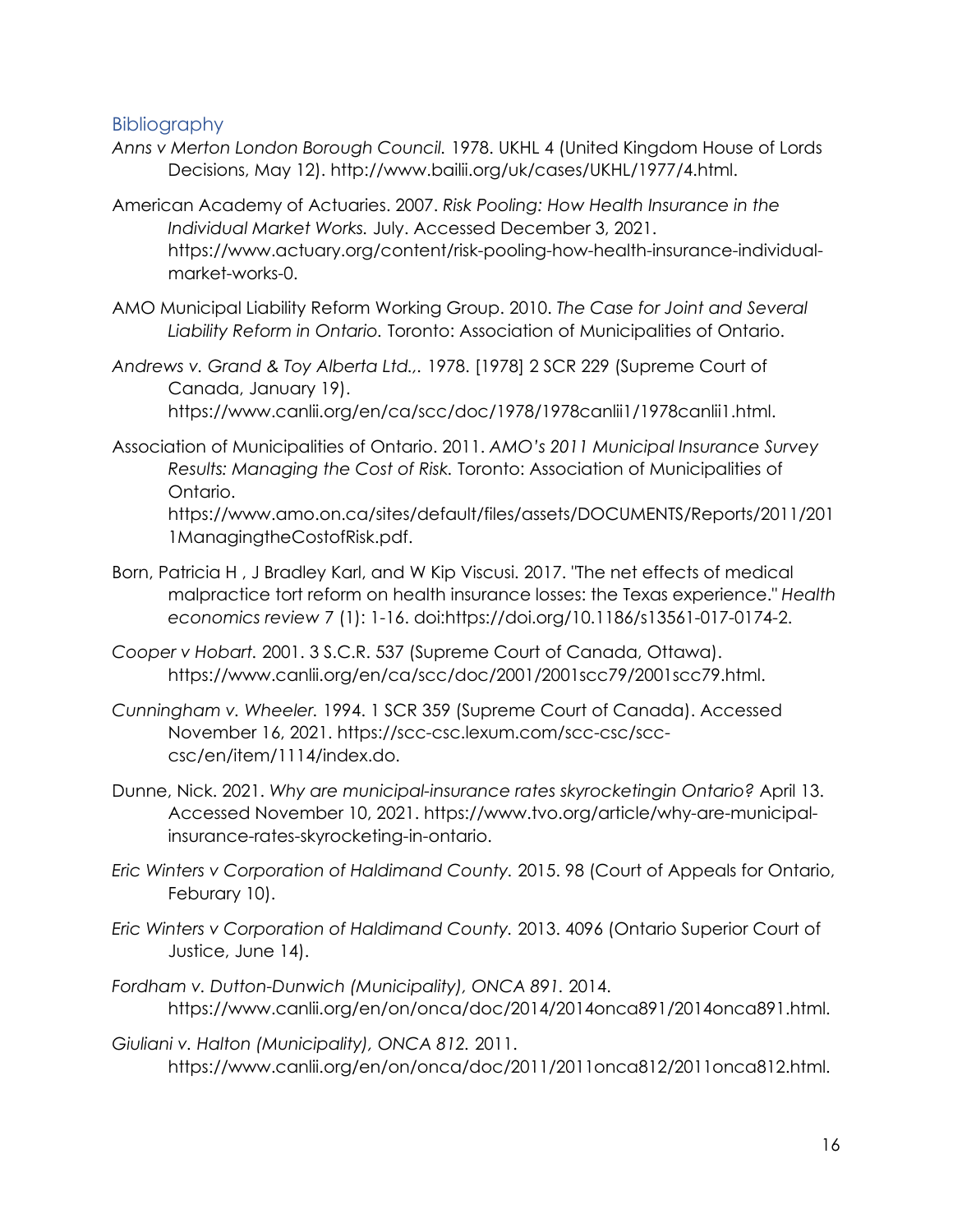- Government of Ontario. 2018. *O. Reg. 239/02: MINIMUM MAINTENANCE STANDARDS FOR MUNICIPAL HIGHWAYS.* Government of Ontario. https://www.ontario.ca/laws/regulation/020239.
- Grimaldi, Antonio, Kia Javanmardian , Dickon Pinner, and Hamid Samandari. 2020. *Climate change and P&C insurance: The threat and opportunity.* Article, London: McKinsey & Company. Accessed November 25, 2021. https://www.mckinsey.com/industries/financial-services/our-insights/climatechange-and-p-and-c-insurance-the-threat-and-opportunity.
- Hayes, Judy. 2014. *Breifing Note: Joint and Several Liability: Messaging for the Association of Municipalities of Ontario (AMO) Conference, scheduled for August 17-20, 2014.* Briefing Note, Toronto: Ministry of the Attorney General - Policy and Adjudicative Tribunals Division. http://pettapiece.ca/wpcontent/uploads/2015/04/Joint-and-Several-Liability-FOI-response.pdf.
- Hood, John, Bill Stein, and Jim McKendrick. 2009. "The revival of local authority mutual insurers in the U.K." *Geneva Papers on Risk and Insurance: Issues and Practice* 271-286.
- Insurance Bureau of Canada. 2015. *2015 Ontario Budget auto insurance reforms: indepth information.* Insurance Bureau of Canada, 4. https://cadeinsurance.com/wp-content/uploads/2015/10/In-depth\_Ontario-Budget-SABS-BI-Reforms-April-27\_1610.pdf.
- Insurance Bureau of Canada. 2021. *2021 Facts of the Property and Casualty Insurance Industry in Canada.* Annual Report, Insurance Bureau of Canada. Accessed November 25, 2021. http://assets.ibc.ca/Documents/Facts%20Book/Facts\_Book/2021/IBC-2021- Facts.pdf.
- *Just v. British Columbia.* 1989. 2 SCR 1228 (Supreme Court of Canada). https://www.canlii.org/en/ca/scc/doc/1989/1989canlii16/1989canlii16.html.
- *Kamloops v. Nielsen.* 1984. 2 SCR 2, (Supreem Court of Canada). https://www.canlii.org/en/ca/scc/doc/1984/1984canlii21/1984canlii21.html.
- Klar, Lewis N. 2010. "The Impact of US Tort Law in Canada." *Pepperdine Law Review* 359- 374.
- *Laurie v Her Majesty the Queen in Right of Alberta.* 2021. ABQB 833 (Court of Queen's Bench of Alberta, October 20). https://www.canlii.org/en/ab/abqb/doc/2021/2021abqb833/2021abqb833.html.
- Law Commission of Ontario. 2011. *Joint and Several Liability Under the Ontario Business Corporations Act.* Toronto: Law Commission of Ontario.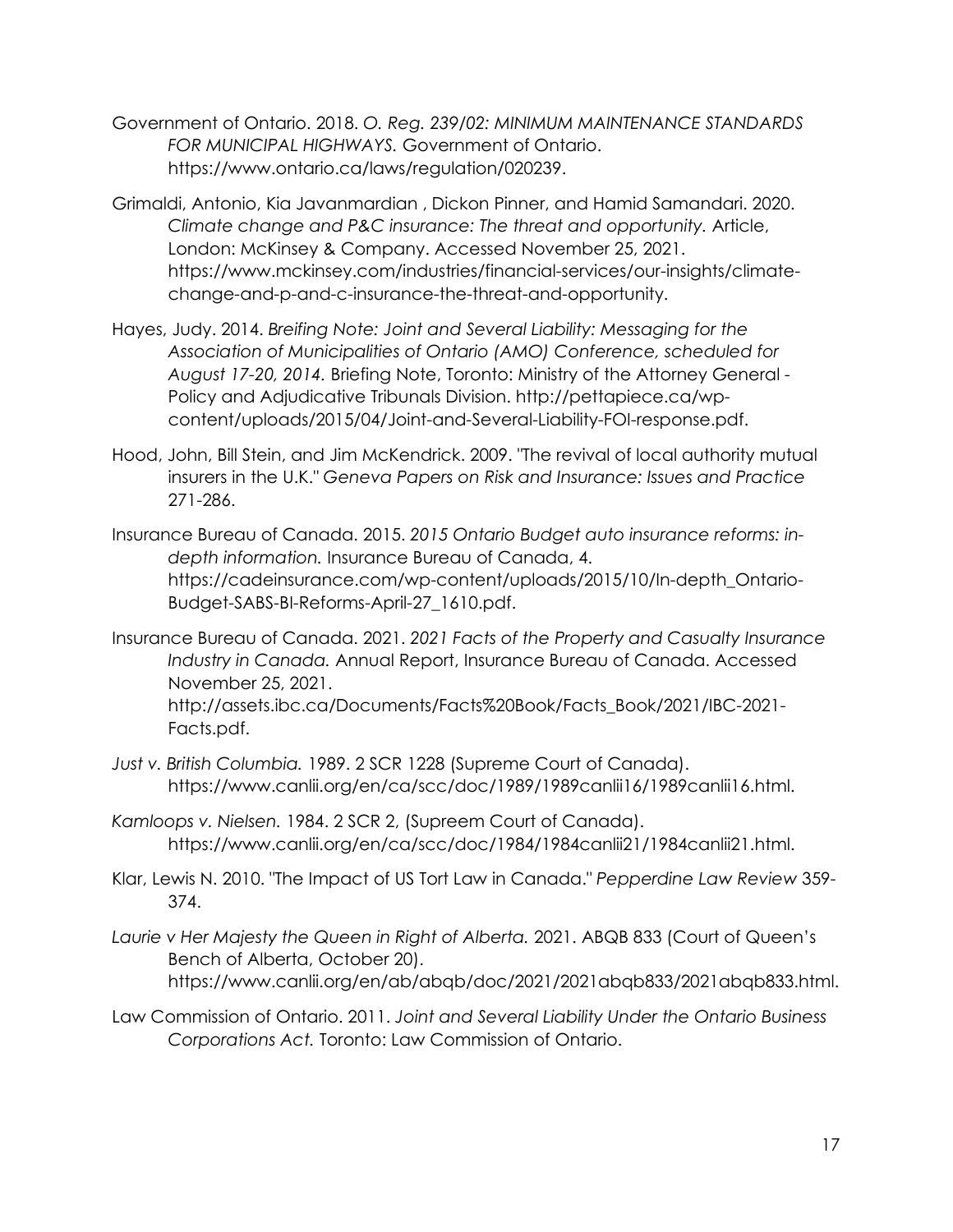- Law Reform Commission of Saskatchewan. 1997. *The Insolidum Doctrine and Contributory Negligence.* Saskatoon: Law Reform Commission of Saskatchewan. https://www.canlii.org/en/commentary/doc/1997CanLIIDocs120.
- Legislative Assembly of Ontario. 2014. "Official Report of Debates (Hansard); Second Session, 40th Parliament." Toronto. https://www.ola.org/sites/default/files/nodefiles/hansard/document/pdf/2014/2014-02/house-document-hansard-transcript-2-EN-27-FEB-2014\_L107.pdf.
- *Limitations Act, 2002, S.O. 2002, c. 24, Sched. B.* 2021.
- Linden, Allen M. 2002. "The American influence on Canadian tort law." *UCLA Law Review* 2002.
- Local Government Mutual. 2021. *About Us.* Accessed November 25, 2021. https://lgmutual.co.uk/about-us/.
- Marrs, Colin. 2018. *Councils combine to establish mutual insurance company.* May 3. Accessed 11 25, 2021. https://www.room151.co.uk/resources/councils-combineto-estblish-mutual-insurance-company/.
- Marshall, David. 2017. *Fair Benefits Fairly Delivered: A Review of the Auto Insurance System in Ontario.* Ministry of Finance Ontario, Toronto: Ministry of Finance Ontario. https://www.fin.gov.on.ca/en/autoinsurance/fair-benefits.html.
- Meckbach, Greg. 2021. *Three reasons Fairfax predicts a continuing hard market.* November 5. Accessed November 25, 2021. https://www.canadianunderwriter.ca/insurance/three-reasons-fairfax-predicts-acontinuing-hard-market-1004214263/.
- *Municipal Act, 2001, S.O. 2001, c. 25.* 2021. https://www.ontario.ca/laws/statute/01m25#BK57.
- *Negligence Act, R.S.O. 1990, c. N.1.* 2004 .

Stapleton, Jane. 1995. "Tort, Insurance and Ideology." *The Modern Law Review* 820-845.

- Vesely, Marko. 2013. *The Top 10 Differences Littigating in Canada versus the U.S.A.* Vancouver: Lawson Lundell LLP, July. https://www.lawsonlundell.com/media/news/382\_USCanadaLitigationDifference s2013.pdf.
- Victorian Auditor-General Office. 2018. *Local Government Insurance Risks.* Auditor-General Report, Melbourne: Victorian Government Printer. https://www.parliament.vic.gov.au/file\_uploads/VAGO-Insurance-Risks\_y7P2xKFR.pdf.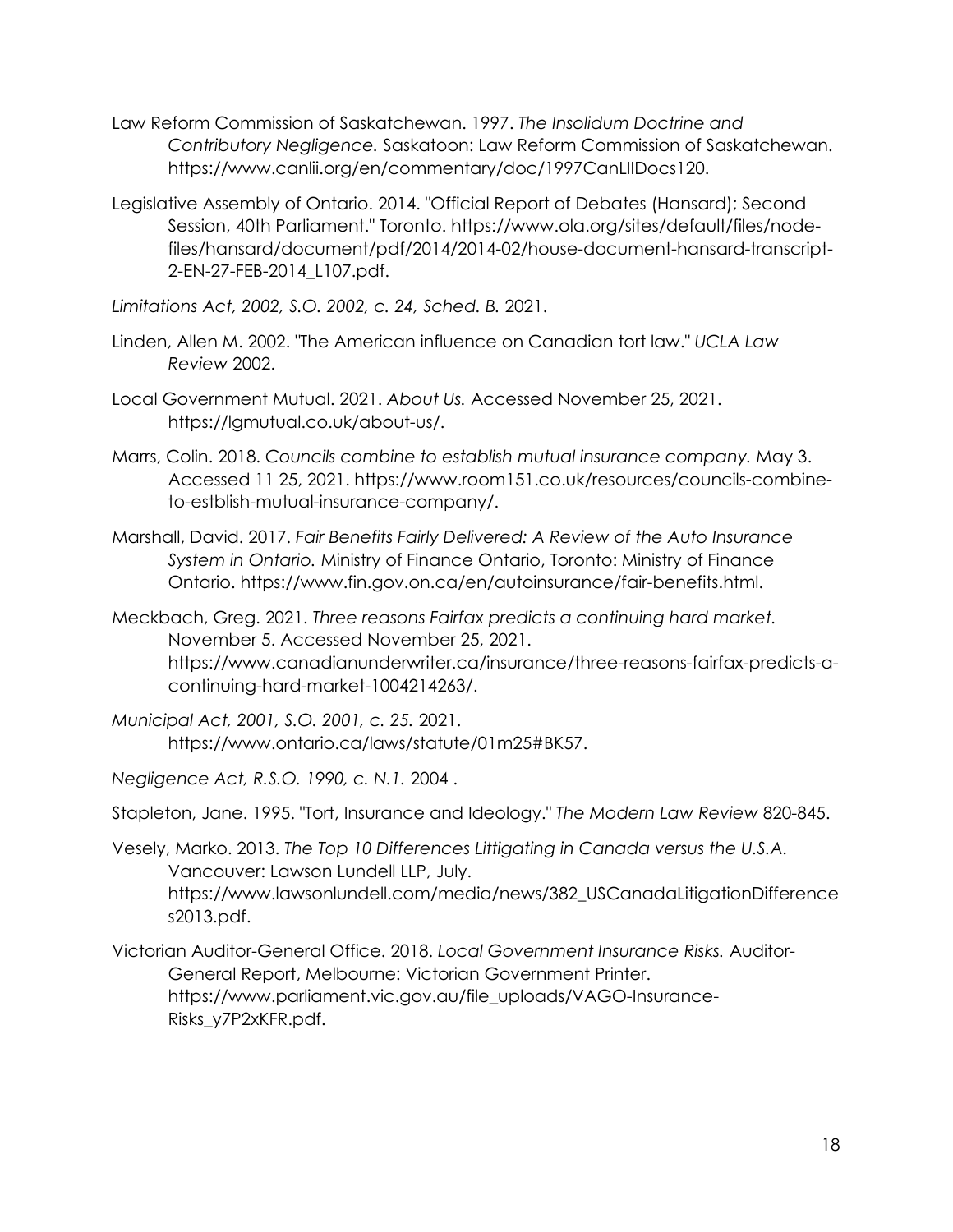### Appendix A, Recoverable Judgements

The following case will be used in the 5 allocation formulas for determining the payment to a plaintiff taken from the Law Commission of Ontario's 2011 examination of joint and several liability:

The plaintiff brings a successful tort action against defendant 1 (D1), 2 (D2) and 3 (D3). The court finds defendants 1 (D1), 2 (D2) and 3 (D3) responsible for 50 percent, 20 percent, and 10 percent of the plaintiff's \$100,000 loss, respectively. Furthermore, the court finds that the plaintiff contributed in part to their harm via their negligence and therefore are assigned 20 percent of the blame.

With D1 and D3 as insolvent or otherwise unable to pay any amount towards the award, how much does D2 owe the plaintiff?

*Table 3: Analysis of Liability Under Five Methods of Liability.*

|                | <b>Joint and Several</b><br>Liability                                                                                                                                                                                                                    | <b>Saskatchewan Model</b>                                                                                                                                                                                                                                                    | <b>Multiplier Model for</b><br><b>Road Authority Cases</b>                                                                                                            | <b>Full Proportional</b><br>Liability                                                         | <b>Proportional Liability</b><br>under a liability<br>threshold.                                                                                                                                                                      |
|----------------|----------------------------------------------------------------------------------------------------------------------------------------------------------------------------------------------------------------------------------------------------------|------------------------------------------------------------------------------------------------------------------------------------------------------------------------------------------------------------------------------------------------------------------------------|-----------------------------------------------------------------------------------------------------------------------------------------------------------------------|-----------------------------------------------------------------------------------------------|---------------------------------------------------------------------------------------------------------------------------------------------------------------------------------------------------------------------------------------|
| Mechanism      | • Plaintiff can collect<br>from any defendant.<br>If a defendant is<br>insolvent or<br>unavailable, the other<br>defendants are<br>responsible for the full<br>amount.<br>•Defendants indemnify<br>each other to the<br>proportion of their<br>liability | • Joint and several<br>liability is maintained<br>except for in cases<br>contributory<br>negligence.<br>$\bullet$ If a defendant is<br>insolvent or otherwise<br>unable to pay, the<br>others are obliged to<br>pay a proportion of<br>their share towards the<br>plaintiff. | • Municipal liability<br>would be capped at<br>two times its proportion<br>of damages, even if<br>this means that the<br>plaintiff can't recover<br>the full damages. | • Municipal liability<br>would be capped at<br>the loss at which they<br>are responsible for. | • This reform would see<br>proportional liability for<br>those who's share of<br>the liability is under a<br>set threshold, and joint<br>and several liability for<br>those who's share of<br>liability is over the set<br>threshold. |
| D1 liability = | Award * liability                                                                                                                                                                                                                                        | Award * liability                                                                                                                                                                                                                                                            | Award * liability                                                                                                                                                     | Award * liability                                                                             | Award * liability                                                                                                                                                                                                                     |
|                | \$100 000*50%                                                                                                                                                                                                                                            | \$100 000*50%                                                                                                                                                                                                                                                                | \$100 000*50%                                                                                                                                                         | \$100 000*50%                                                                                 | \$100 000*50%                                                                                                                                                                                                                         |
|                | \$50 000                                                                                                                                                                                                                                                 | \$50 000                                                                                                                                                                                                                                                                     | \$50 000                                                                                                                                                              | \$50 000                                                                                      | \$50 000                                                                                                                                                                                                                              |
| D2 liability = | Award * liability                                                                                                                                                                                                                                        | Award * liability                                                                                                                                                                                                                                                            | Award * liability                                                                                                                                                     | Award * liability                                                                             | Award * liability                                                                                                                                                                                                                     |
|                | \$100 000*20%                                                                                                                                                                                                                                            | \$100 000*20%                                                                                                                                                                                                                                                                | \$100 000*20%                                                                                                                                                         | \$100 000*20%                                                                                 | \$100 000*20%                                                                                                                                                                                                                         |
|                | \$20 000                                                                                                                                                                                                                                                 | \$20 000                                                                                                                                                                                                                                                                     | \$20 000                                                                                                                                                              | \$20 000                                                                                      | \$20 000                                                                                                                                                                                                                              |
| D3 liability = | Award * liability                                                                                                                                                                                                                                        | Award * liability                                                                                                                                                                                                                                                            | Award * liability                                                                                                                                                     | Award * liability                                                                             | Award * liability                                                                                                                                                                                                                     |
|                | \$100 000*10%                                                                                                                                                                                                                                            | \$100 000*10%                                                                                                                                                                                                                                                                | \$100 000*10%                                                                                                                                                         | \$100 000*10%                                                                                 | \$100 000*10%                                                                                                                                                                                                                         |